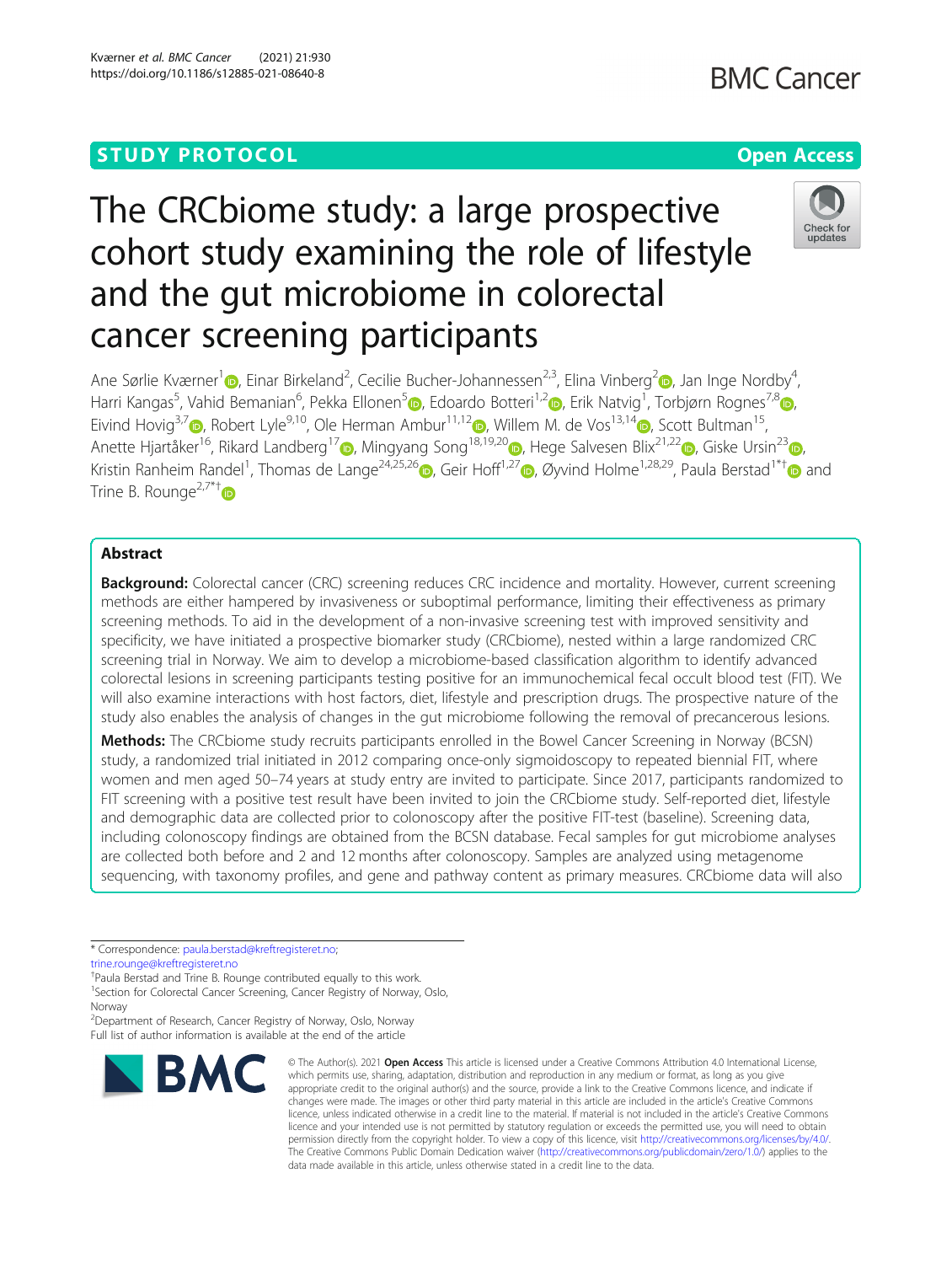be linked to national registries to obtain information on prescription histories and cancer relevant outcomes occurring during the 10 year follow-up period.

**Discussion:** The CRCbiome study will increase our understanding of how the gut microbiome, in combination with lifestyle and environmental factors, influences the early stages of colorectal carcinogenesis. This knowledge will be crucial to develop microbiome-based screening tools for CRC. By evaluating biomarker performance in a screening setting, using samples from the target population, the generalizability of the findings to future screening cohorts is likely to be high.

**Trial registration: [ClinicalTrials.gov](http://clinicaltrials.gov) Identifier: [NCT01538550](https://clinicaltrials.gov/ct2/show/NCT01538550).** 

Keywords: Diet, Lifestyle, Prescription drugs, Gut microbiome, Metagenomics sequencing, Biomarkers, Screening, FIT, iFOBT, Colonoscopy, Adenoma, Colorectal cancer, Advanced neoplasia

#### Background

Colorectal cancer (CRC) is a major global health burden, accounting for nearly 10% of all cancers diagnosed and cancer-related deaths each year [\[1](#page-11-0)]. Although a decline in the age-standardized mortality rate has been observed over the past two to three decades in many countries [[2](#page-11-0)–[4\]](#page-11-0), death rates remain high, particularly when diagnosed at later stages (5-year survival rate of 13% for metastatic disease compared to 90% when diagnosed at a localized stage) [[1](#page-11-0), [5\]](#page-11-0). The significant contribution to global cancer deaths, together with the worrying rise in incidence rates seen globally [[3\]](#page-11-0), especially the recent increase among younger age groups [[6,](#page-11-0) [7](#page-11-0)], highlights the need for widespread prevention strategies that are both effective and feasible on a large-scale basis.

There are two major precursor lesions of CRC: adenomatous polyps, accounting for the majority of cases, and serrated lesions, estimated to underlie up to 30% of CRC [\[8](#page-11-0)]. The progression of precursor lesions to CRC is a long-term process, spanning a period of 10–15 years for most lesions [\[9](#page-11-0)]. During this long latency period, most cancers develop asymptomatically, making them difficult to detect at a preclinical stage. Therefore, international guidelines recommend screening, with the aim of detection and removal of precancerous lesions to prevent cancer from occurring, or to detect cancer at the earliest stage possible [[10](#page-11-0)–[13](#page-12-0)].

Screening has been shown to reduce both CRC incidence [\[14](#page-12-0)–[17\]](#page-12-0) and mortality [[14](#page-12-0)–[21\]](#page-12-0) in randomized controlled trials, even though current screening methods have known limitations [\[22\]](#page-12-0). At present, the most commonly used screening method is the fecal immunochemical test (FIT) for occult blood, having mostly replaced the less sensitive guaiac-based fecal occult blood test (gFOBT) [[23](#page-12-0)]. Despite being more sensitive, performance characteristics are still suboptimal with regards to sensitivity and specificity, resulting in both missed neoplasms and unnecessary colonoscopy referrals [\[22\]](#page-12-0). Of particular concern has been the limited performance in detecting precancerous lesions, representing a missed opportunity

given the great potential for cancer prevention following removal of these lesions. There is also evidence that current screening methods perform worse for right-sided tumors, compared to left-sided ones [\[24\]](#page-12-0), as well as in women compared to men  $[25, 26]$  $[25, 26]$  $[25, 26]$  $[25, 26]$  $[25, 26]$ . Thus, there is a requirement for screening methods and tools with improved performance for the entire screening population.

Both observational and experimental evidence point to an important role of the gut microbiome in development and progression of CRC [\[27\]](#page-12-0). Numerous studies have demonstrated differences in the gut microbiome of tumor and adjacent non-tumor tissue [\[28,](#page-12-0) [29](#page-12-0)], as well as in stool samples from CRC patients and healthy controls [[30](#page-12-0)–[38](#page-12-0)]. Typically, the presence of a colorectal tumor has been associated with enrichment of pathogenic bacterial species, such as F. nucleatum, E. coli and B. fragilis, and depletion of potentially protective bacteria (e.g. producers of short chain fatty acids (SCFAs)) [[27\]](#page-12-0). Although less studied, there are reports indicating that subjects with precancerous lesions display shifts in their microbial profiles [[30](#page-12-0), [33](#page-12-0), [39](#page-12-0)], suggesting the presence of microbial changes at early stages of colorectal carcinogenesis.

The gut microbiome is heavily influenced by the environment [\[40\]](#page-12-0). Established risk factors for CRC, such as excess body weight, physical inactivity and a Western dietary pattern (typically high in red and processed meat and low in whole grains and dietary fiber) and protective factors, such as dairy products and use of certain medications (e.g. aspirin/NSAIDs and metformin) are suggested to modify the gut microbiome [\[41](#page-12-0)]. At the same time, accumulating evidence indicates that modifications of the gut microbiome may allow environmental risk factors to induce malignant transformation [\[42](#page-12-0), [43](#page-12-0)]. This highlights the complex relationship between the environment and the microbiome in the etiology of CRC.

The connection between a potentially pathogenic gut microbiome and CRC has resulted in a growing interest in the use of gut microbial biomarkers as screening tests for early detection of precancerous and cancerous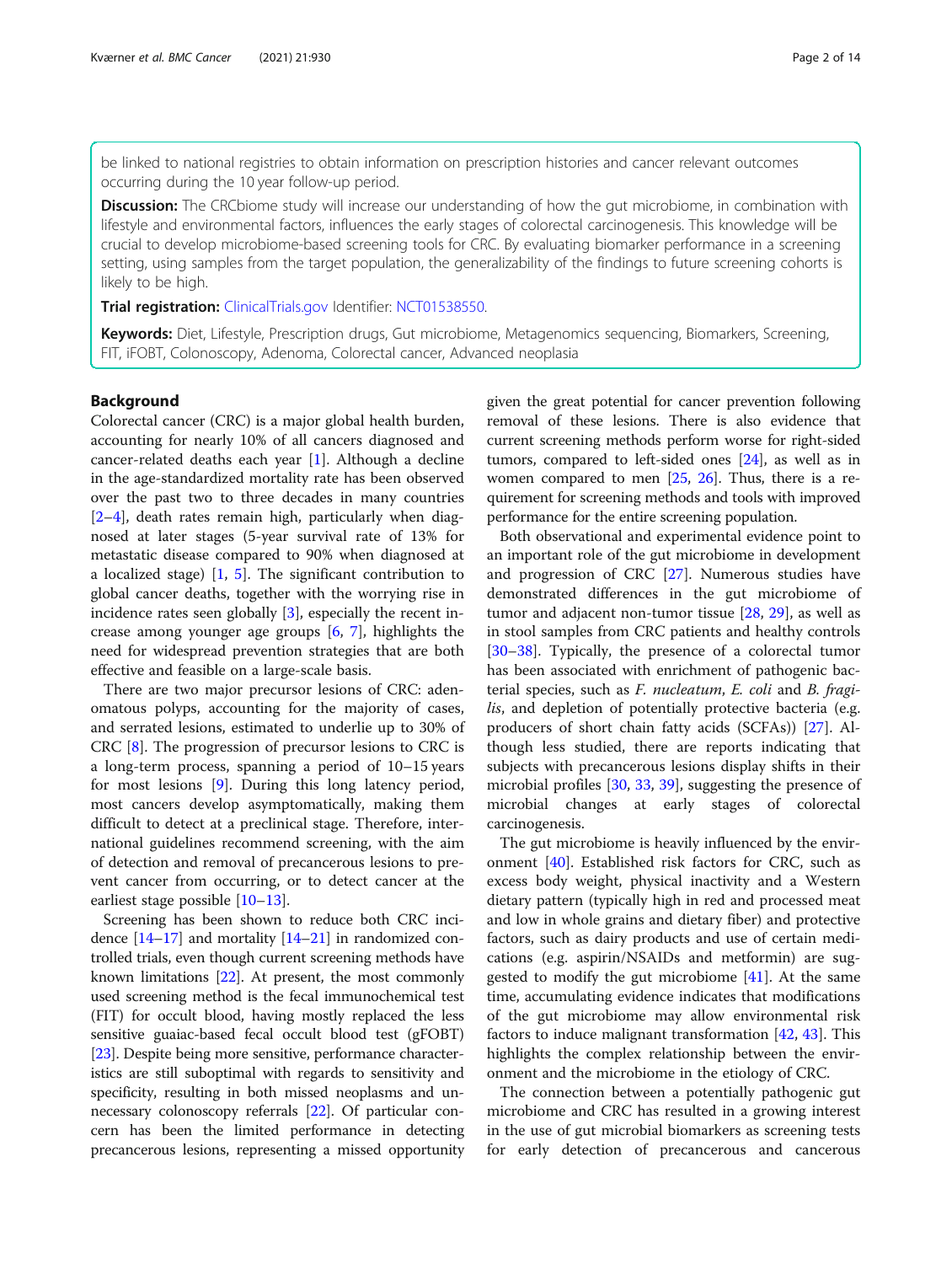lesions. Several studies have shown that combining microbiome data with the results of established screening methods, such as gFOBT or FIT, substantially increase the ability to classify groups of individuals with healthy colons, adenoma and CRC [[30,](#page-12-0) [33,](#page-12-0) [34](#page-12-0)]. Two recent meta-analyses of metagenome data showed that both taxonomic and functional gut microbial profiles predicted CRC at time of diagnosis with high accuracy [[44](#page-12-0), [45\]](#page-12-0).

Although results from previous biomarker studies are promising, no microbial biomarkers are currently used in national screening programs. In order to advance the utility of the gut microbiome in screening, additional data from prospective studies are needed.

#### **Objectives**

The primary aim of the CRCbiome study is to develop a classification algorithm for identification of advanced colorectal lesions based on the screened individuals' gut metagenome, demographics and lifestyle. Secondary aims are to provide a deeper understanding of how the gut microbiome evolves prior to a cancer diagnosis, as well as its interactions with host, lifestyle and environmental factors:

- I. Identification of associations of the gut microbiome with advanced colorectal lesions, defined as presence of advanced adenomas, advanced serrated lesions or CRC, at baseline
- II. Examination of interactions of the gut microbiome with host factors, diet, lifestyle and medication use on risk of advanced colorectal lesions at baseline
- III. Description of changes in the gut microbiome following removal of precursor lesions of CRC

Long-term outcomes (i.e. incidence and mortality of advanced colorectal lesions) will be examined by means of passive follow-up using data from the national registries. The outcome assessment will be aligned with the 10 year follow-up of the Bowel Cancer Screening in Norway (BCSN) trial [\[46\]](#page-12-0), from which the CRCbiome study recruits participants.

#### Methods

#### Study design

The CRCbiome study is a prospective cohort study nested within the BCSN trial, which is a pilot for a national screening program, organized by the Cancer Registry of Norway. The BCSN study is designed as a randomized trial comparing once-only sigmoidoscopy with FIT tests every two years for a maximum of four rounds [\[46](#page-12-0)]. The trial was started in 2012, with followup FIT rounds scheduled to be completed in 2024. Participants randomized to the FIT group who test positive

(i.e. hemoglobin  $> 15$  mcg/g feces), are referred for follow-up colonoscopy at their local screening center. Neoplastic lesions detected as part of the screening examination are removed during colonoscopy or elective surgery, if necessary. Biennial FIT testing is discontinued for those having undergone colonoscopy following a positive FIT test.

The CRCbiome study recruits participants from the BCSN trial who receive a positive FIT test. FIT positive participants are selected since they are referred to follow-up colonoscopies in line with the BCSN study protocol and will have detailed clinicopathological information. Conversely, as no diagnostic information is available for those with a negative FIT test, these are not included in the CRCbiome study. Of note, as recruitment for the CRCbiome study started five years after commencement of the BCSN trial, those with positive FIT findings in the first and initial part of the second round of screening in the BCSN were not invited. Even so, due to incomplete participation in the first round of FIT testing, 10% of the CRCbiome participants had their inclusion sample as their first screening test.

Participants are invited to the CRCbiome study prior to their colonoscopy examination. The invitation includes an information letter and two questionnaires (further details given below). FIT-positive fecal samples from the BCSN are retrieved following enrolment and represent the baseline sample of the CRCbiome study. Participants are thereafter contacted 2 and 12 months after colonoscopy for collection of follow-up fecal samples using the same sampling method. Fecal samples are processed for microbiome analysis as they become available to the project.

Based on the colonoscopy examination, participants are categorized into diagnostic groups ranging from no pathological findings to presence of advanced lesions and CRC. The groups selected for analyses will vary depending on aim (see Outcome variables for a complete description of outcomes).

Data collected in the CRCbiome study will be linked to national registries, including the Norwegian Prescription Database [[47\]](#page-12-0) and the Cancer Registry of Norway [[48\]](#page-12-0). An overview of the study design is shown in Fig. [1](#page-3-0). The design and handling of data in the CRCbiome study is in accordance with the STROBE guidelines for observational and metagenomics studies [[49](#page-12-0)–[51](#page-12-0)].

#### Participants and eligibility

The BCSN trial includes 139,291 women and men aged 50–74 years in 2012, living in South-East Norway. Of these, 70,096 have been randomized to FIT screening. So far, the cumulative participation rate for the first three FIT rounds has been 68% [\[46](#page-12-0)]. All screening participants with a positive FIT test are eligible for the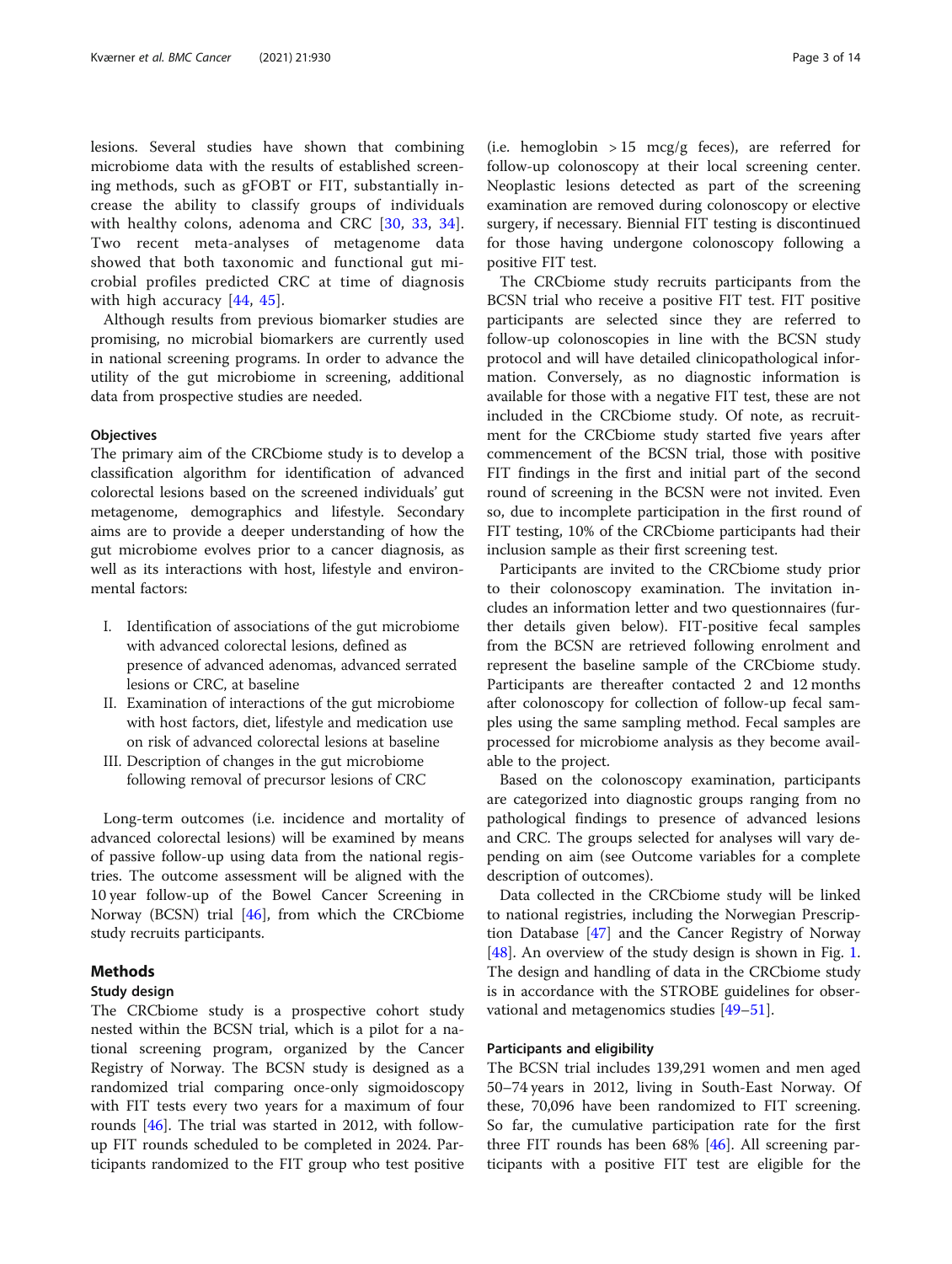<span id="page-3-0"></span>

CRCbiome study. Recruitment for the CRCbiome study started in 2017, and will continue until a minimum of 2700 participants have been invited. So far, 2426 have been invited and 1413 (58%) have agreed to participate. With the current participation rate, we expect recruitment to be completed by March 2021 with a final number of participants of about 1600 (see below for the sample size considerations). Recruitment bias will be evaluated by comparing key characteristics of the included participants, such as age, sex and BMI, with those of the BCSN.

The main inclusion and exclusion criteria for the BCSN trial and the CRCbiome study are listed in Table [1.](#page-4-0)

# Recruitment of participants

Eligible subjects are invited after being informed about their positive FIT test and a colonoscopy appointment has been scheduled. Invitations to the CRCbiome study, including the two questionnaires, are sent out by mail a minimum of four days prior to the colonoscopy. Returning at least one of the two questionnaires is regarded as a consent to the study, and includes permission to collect, analyze and store fecal samples, and to retrieve information from questionnaires and health registries.

Both the BCSN trial and the CRCbiome study have been approved by the Regional Committee for Medical Research Ethics in South East Norway (Approval no.: 2011/1272 and 63,148, respectively). The BCSN is also registered at [clinicaltrials.gov](http://clinicaltrials.gov) (Clinical Trial (NCT) no.: 01538550).

# Outcome variables

For the first two aims, the outcome variable will be defined based on the colonoscopy result. Participants will be grouped into four main categories: no confirmed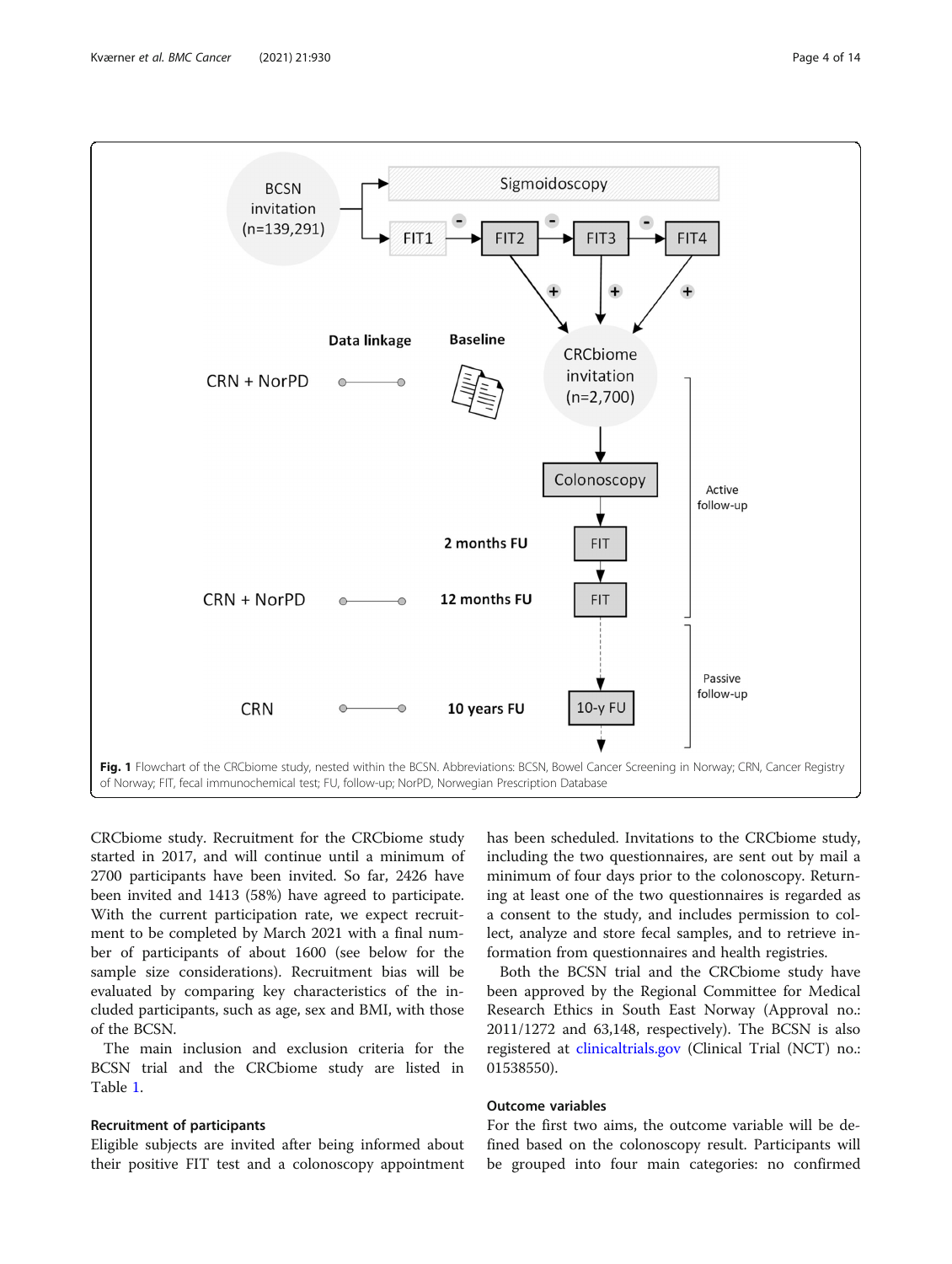<span id="page-4-0"></span>

| Inclusion criteria        |                                                                                                                |
|---------------------------|----------------------------------------------------------------------------------------------------------------|
| <b>BCSN</b>               | Aged 50-74 years old in 2012                                                                                   |
|                           | Resident in selected municipalities in South-East Norway<br>(Østfold, parts of Akershus and parts of Buskerud) |
|                           | FIT positive test (i.e. hemoglobin $> 15$ mcg/g feces) and<br>CRCbiome invited to a follow-up colonoscopy      |
| <b>Exclusion criteria</b> |                                                                                                                |
| <b>BCSN<sup>a</sup></b>   | Death                                                                                                          |
|                           | Moving out of the area                                                                                         |
|                           | Reaching the upper age limit                                                                                   |
|                           | Diagnosed with CRC                                                                                             |
| <i>CRC biome</i>          | Not attending screening colonoscopy                                                                            |
|                           | I ow DNA concentration                                                                                         |
|                           | Low sequencing yield $(<$ 2 gigabases)                                                                         |

<sup>a</sup>Exclusion criteria apply for individuals who died, moved out of the area, reached the upper age limit, or were diagnosed with CRC before they were due for invitation

neoplastic findings (Group 1); non-advanced lesions (Group 2); advanced lesions (Group 3); and CRC (Group 4) (Table 2). The advanced lesions group consists of both advanced adenomas (any adenoma with villous histology, high-grade dysplasia or polyp size greater than or equal to 10 mm) and advanced serrated lesions (any serrated lesion with size ≥10 mm or dysplasia). In addition to separating by stage of the carcinogenic process, we may further subdivide lesions by clinicopathological features, including histopathological subtype (e.g. adenomas versus serrated lesions) and site of occurrence (proximal versus distal colon). Also of interest is the potential for distinct roles of environmental factors and the gut microbiome in the two main pathways of colorectal carcinogenesis: the adenoma-carcinoma pathway, and the serrated carcinoma pathway.

For the third aim, the outcome variable will be defined based on the metagenome data. We will monitor several aspects of the gut microbiome to describe the presence of bacterial strains and the functional potential in paired samples during re-establishment of the gut microbiome following bowel cleansing and colonoscopy.

Long-term effects in the study will be assessed 10 years after recruitment is completed. This will include an investigation of incidence and mortality of advanced colorectal lesions.

# Clinical data, biological sampling and questionnaires Assessment of clinical data

As part of the BCSN [\[46](#page-12-0)], participants are contacted by a study nurse prior to follow-up colonoscopy, to obtain information on medical history. This includes prior

| Table 2 Main outcomes of the screening colonoscopy among |
|----------------------------------------------------------|
| CRCbiome participants with preliminary distribution in   |
| percentages as of November 2020                          |

| Colonoscopy result                         | Percentages <sup>a</sup> |
|--------------------------------------------|--------------------------|
| FIT+, no colonoscopy                       | 3.6                      |
| Group 1                                    |                          |
| Negative                                   | 11.2                     |
| Polyp without histology <sup>b</sup>       | 2.4                      |
| Non neoplastic findings                    | 18.2                     |
| Group 2                                    |                          |
| Non-advanced serrated lesions <sup>c</sup> | 6.4                      |
| Non-advanced adenomas $(<$ 3)              | 23.6                     |
| Non-advanced adenomas $(23)$               | 8.4                      |
| Group 3                                    |                          |
| Advanced serrated lesions <sup>d</sup>     | 4.4                      |
| Advanced adenoma <sup>e</sup>              | 18.1                     |
| Group 4                                    |                          |
| CRC'                                       | 3.6                      |

<sup>a</sup>An extended version of this table, with colonoscopy result by FIT round, is shown in Additional file [1](#page-11-0) (Supplementary Table 2). In cases of multiple findings, participants are allocated to the most severe group. Numbers will therefore add up to 100%

<sup>b</sup>Polyps lost during colonoscopy or where the endoscopist considers biopsy unnescessary, for example hyperplastic polyps in the rectum

<sup>c</sup>Includes hyperplastic polyps with size < 10 mm and sessile serrated lesions without dysplasia and size < 10 mm

<sup>d</sup>Defined as any serrated lesions with size ≥ 10 mm or dysplasia<br>
intervalsed as any adoption with either villous histology (>25% w

 $e^e$ Defined as any adenoma with either villous histology ( $\geq$ 25% villous components), high-grade dysplasia or polyp size greater than or equal to 10 mm [\[52](#page-12-0)]

 ${}^{\text{f}}$ Defined as presence of adenocarcinoma arisina from the colon or rectum. Collectively, advanced adenoma or CRC are referred to as advanced neoplasia [[52](#page-12-0)]

colonoscopies and CT colonographies, comorbidities, drug use, gastrointestinal symptoms, smoking habits, and body weight and height (Table [3\)](#page-5-0). A variety of data are collected in relation to the follow-up colonoscopy, including screening outcomes (i.e. presence and clinicopathological characterization of detected lesions) and characteristics relevant to the endoscopic procedure (Table [3](#page-5-0)). For all lesions detected; size, location, appearance, technique used for removal and tissue sampling, and completeness of removal, are recorded. Both the medical history data and data collected as part of the follow-up colonoscopy, are entered into a dedicated database by the responsible health care provider. A complete overview of the data collected in the BCSN trial can be found elsewhere [\[46](#page-12-0)].

#### Biological sampling and gut microbiome analysis

FIT sampling and storage Sampling kits for stool sample collection are mailed to the participants three times during the study period, with the first sample being the positive BCSN FIT sample. No restrictions on diet or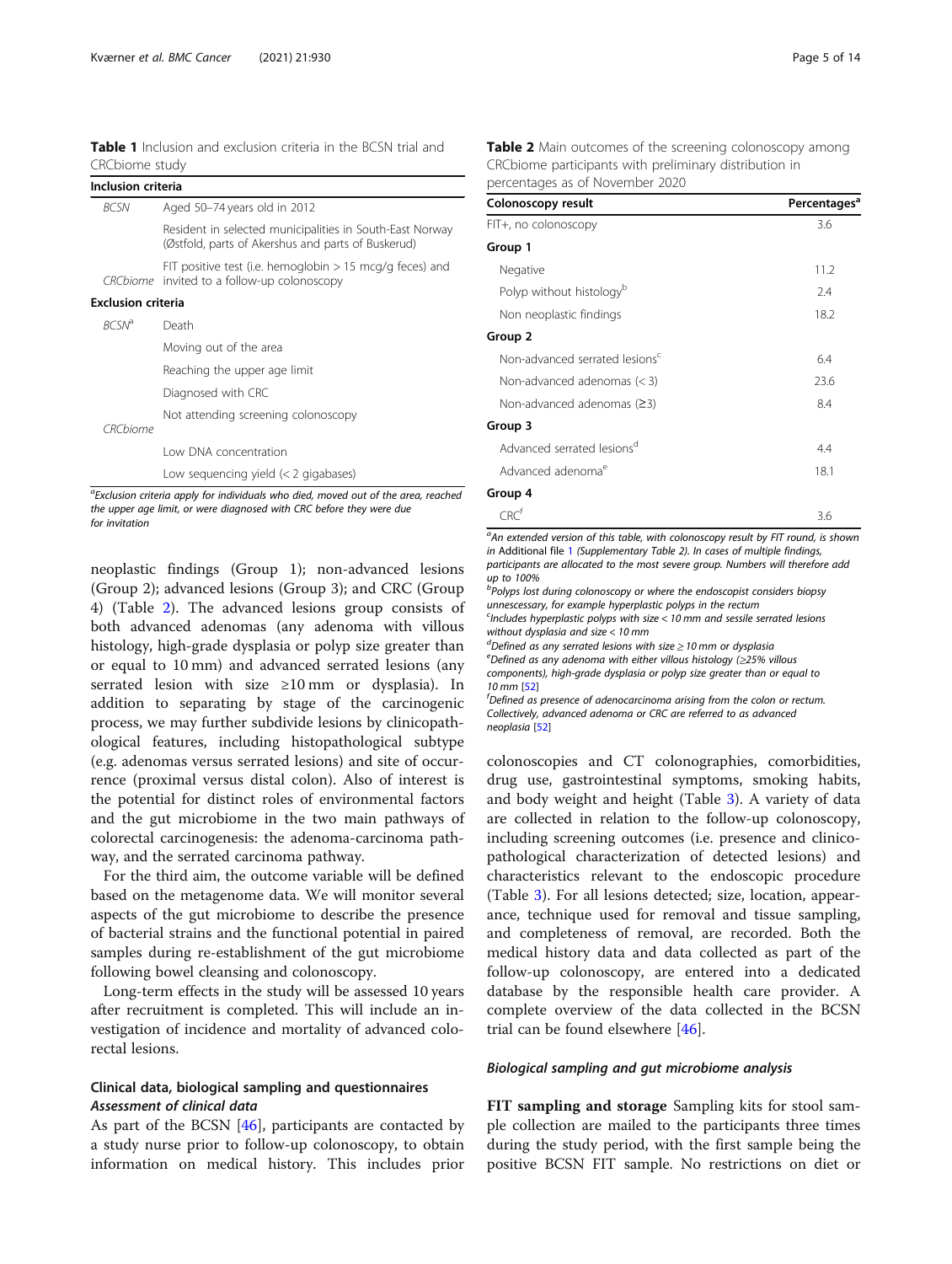|                                     | Table 3 Data sources and output generated in the CRCbiome study                                                                                                                                                                                                                                                                                                                                                                                                                                                                                                                                                                                                                                           |                 |          |                          |          |
|-------------------------------------|-----------------------------------------------------------------------------------------------------------------------------------------------------------------------------------------------------------------------------------------------------------------------------------------------------------------------------------------------------------------------------------------------------------------------------------------------------------------------------------------------------------------------------------------------------------------------------------------------------------------------------------------------------------------------------------------------------------|-----------------|----------|--------------------------|----------|
|                                     |                                                                                                                                                                                                                                                                                                                                                                                                                                                                                                                                                                                                                                                                                                           |                 |          | Time points <sup>a</sup> |          |
|                                     |                                                                                                                                                                                                                                                                                                                                                                                                                                                                                                                                                                                                                                                                                                           | <b>Baseline</b> | 2 months | 12 months                | 10 years |
| Clinical data                       |                                                                                                                                                                                                                                                                                                                                                                                                                                                                                                                                                                                                                                                                                                           |                 |          |                          |          |
| Medical history                     | Prior colonoscopies and CT colonographies, comorbidities (3 items), drug use (6 items), gastrointestinal symptoms<br>(9 items), smoking habits (1 item) and body weight and height                                                                                                                                                                                                                                                                                                                                                                                                                                                                                                                        | $\times$        |          |                          |          |
| Screening specific data             | FIT value, endoscopic findings, histopathology and clinical diagnoses, type of procedure and bowel preparation used,<br>degree of bowel cleansing, intubation level, duration of colonoscopy, use of sedation or analgesia, reason for ending<br>and recommended surveillance<br>the examination, if necessary,                                                                                                                                                                                                                                                                                                                                                                                           | $\times$        |          |                          |          |
| <b>Biological samples</b>           |                                                                                                                                                                                                                                                                                                                                                                                                                                                                                                                                                                                                                                                                                                           |                 |          |                          |          |
| Fecal samples                       | Gut microbiome profile, including taxonomic and functional profiles                                                                                                                                                                                                                                                                                                                                                                                                                                                                                                                                                                                                                                       | $\times$        | $\times$ | $\times$                 |          |
| Questionnaires                      |                                                                                                                                                                                                                                                                                                                                                                                                                                                                                                                                                                                                                                                                                                           |                 |          |                          |          |
| Lifestyle and demographics<br>(1DQ) | two frequency questions), mode of delivery at birth, removal of the appendix, recent use of medications (i.e. antibiotic<br>week and presence of chronic diseases restricting ability of being physically active), use of regular and cultured milk<br>(up to 5 questions each), physical activity (hours spent on physical activity of light, moderate and high intensity per<br>Demographic factors (i.e. national background, marital status, education and occupation), smoking and snus habits<br>ree months), presence of chronic bowel disorders and food intolerances (closed and<br>open format questions) and presence of CRC among<br>and antacid usage the last thi<br>first-degree relatives | $\times$        |          |                          |          |
| Diet (FFQ)                          | Energy intake, intake of macro and micronutrients, frequency and/or amounts of 256 foods and drinks consumed <sup>e</sup> ,<br>dietary patterns, including meal pattern, body weight and height                                                                                                                                                                                                                                                                                                                                                                                                                                                                                                           | $\times$        |          |                          |          |
| Registry data                       |                                                                                                                                                                                                                                                                                                                                                                                                                                                                                                                                                                                                                                                                                                           |                 |          |                          |          |
| Cancer registry                     | Cancer incidence and mortality, clinicopathological characteristics, information on treatment regimens                                                                                                                                                                                                                                                                                                                                                                                                                                                                                                                                                                                                    |                 |          | $\times$                 | $\times$ |
| Prescriptions database              | since 2004<br>Complete prescription history                                                                                                                                                                                                                                                                                                                                                                                                                                                                                                                                                                                                                                                               | $\times$        |          |                          |          |
|                                     | <sup>a</sup> In cases of multiple screening colonoscopies, the time of the 2 and 12 months follow-up visits is defined based on the first and last colonoscopy, respectively<br><sup>b</sup> A complete overview of the food items included in the FFQ is given in Additional file 1 (Supplementary Table 1)                                                                                                                                                                                                                                                                                                                                                                                              |                 |          |                          |          |

<span id="page-5-0"></span>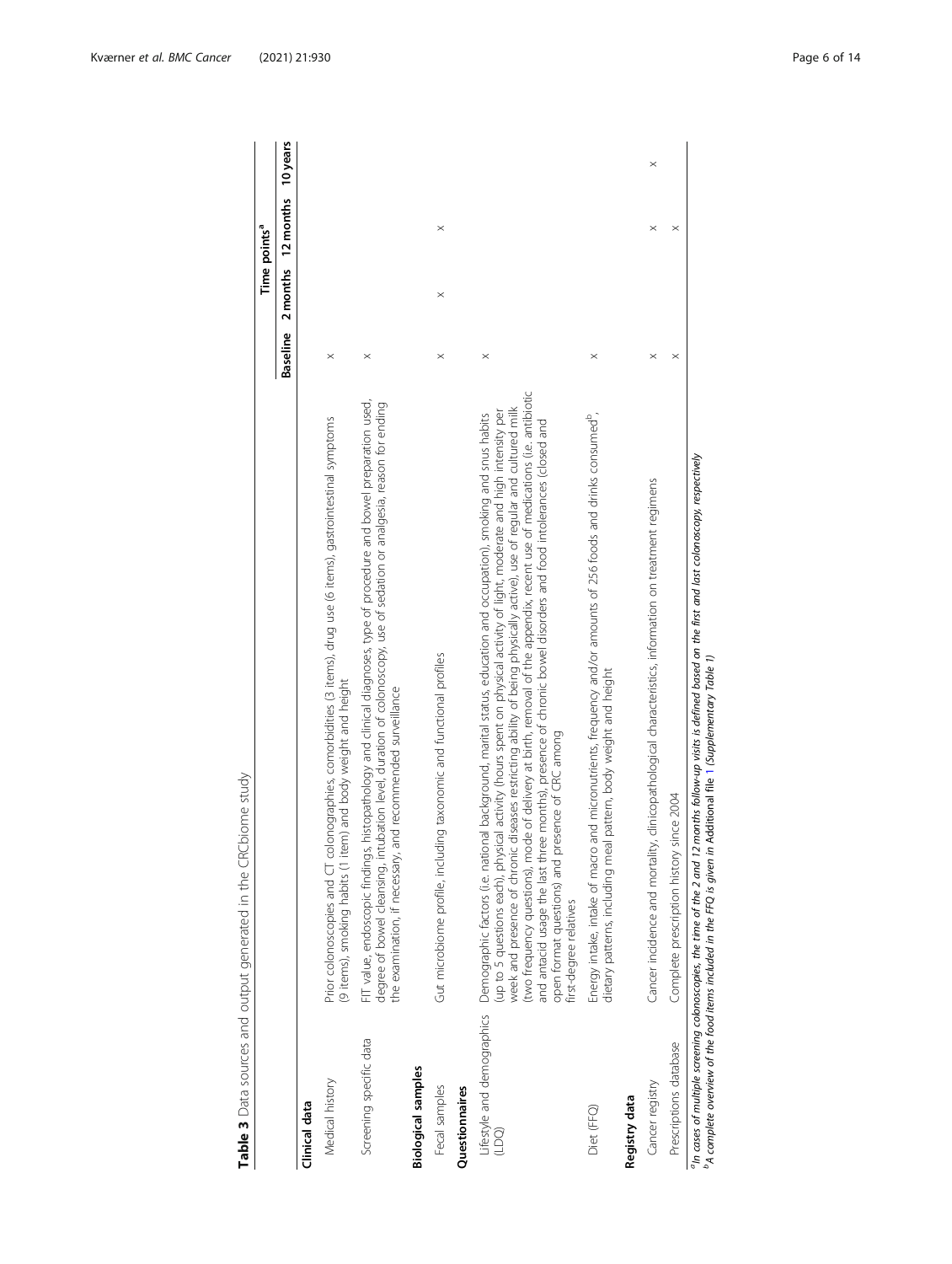medication use are required prior to sampling. Stool is collected using plastic sticks, which collect about 10 mg stool. The stool is then stored in 2 ml of buffer containing HEPES (4-(2-hydroxyethyl)-1-piperazineethanesulfonic acid), BSA (Bovine serum albumin) and sodium azide. Samples are then packed in padded envelopes and returned by mail to a laboratory at Oslo University Hospital for analysis and further storage at − 80 °C. Shipping time is estimated to 3–10 days. Immunochemical testing for blood in feces is performed continuously using the OC-Sensor Diana (Eiken Chemical, Tokyo, Japan) as samples are received at the laboratory.

DNA extraction We have shown that fecal matter collected in the FIT sampling procedure yields comparable microbial diversity and composition to fresh frozen stool samples [\[53\]](#page-13-0).

Thawed samples are transferred to three 500 ml aliquots from the sampling bottle using a blood sampling needle (Vacuette) perforating the plastic lid. Samples are stored at − 80 °C until further processing.

Extraction of DNA is carried out using the QIAsymphony automated extraction system, using the QIAsymphony DSP Virus/Pathogen Midikit (Qiagen), after an offboard lysis protocol with some modifications. Each sample is lysed with bead-beating: a 500 μl sample aliquot is transferred to a Lysing Matrix E tube (MP Biomedicals) and mixed with 700 μl phosphate-buffered saline (PBS) buffer. The mixture is then shaken at 6.5 m/s for 45 s. After the bead-beating,  $800 \mu l$  of the sample is mixed with 1055 μl of off-board lysis buffer (proteinase K, ATL buffer, ACL buffer and nuclease-free water) as recommended by Qiagen. The sample is incubated at 68 °C for 15 min for lysis. Nucleic acid purification is performed on the QIAsymphony extraction robot using the Complex800\_OBL\_CR22796\_ID 3489 protocol, a modified version of the Complex800\_OBL\_V4\_DSP protocol. Purified DNA is eluted in 60 μl AVE-buffer (Qiagen). DNA purity is assessed using a Nanodrop2000 (Thermo Fisher Scientific, USA), and the concentration is measured by Qubit (Thermo Fisher Scientific, USA).

Metagenome sequencing Libraries for metagenome sequencing are prepared from extracted DNA at the sequencing laboratory of the Institute for Molecular Medicine Finland FIMM Technology Centre, University of Helsinki (P.O. Box 20, University of Helsinki, Finland) using Illumina sequencing, with the aim of producing 3 gigabases of DNA sequence per sample.

In details, 29 μl of extracted DNA is purified and concentrated by adding an equal volume of AMPure XP (Beckman Coulter Life Sciences, Indianapolis, IN, USA). Purification is then performed as per the manufacturer's instructions. The purified samples are eluted to 17 μl of 10 mM Tris-HCl, pH 8.5, and DNA concentrations are determined by Quant-iT PicoGreen dsDNA Assay Kit (Thermo Fisher Scientific, Waltham, MA, USA). The samples are normalized to a maximum concentration of 3.3 ng/μl, resulting in DNA inputs of 25 ng or less.

Sequencing libraries are prepared according to the Nextera DNA Flex Library Prep Reference Guide (v07) (Illumina, San Diego, CA, USA), with the exception that the reaction volumes are scaled down to  $\frac{1}{4}$  of the protocol volumes. The libraries are amplified according to the protocol with 7 PCR cycles. All the library preparation steps are performed on a Microlab STARlet (Hamilton Company, Reno, NV, USA) and Biomek NX<sup>P</sup> (Beckman Coulter Life Sciences, Indianapolis, IN, USA) liquid handlers running custom scripts.

DNA concentrations of the finished libraries are determined with Quant-iT PicoGreen dsDNA Assay. Libraries are combined into pools containing 240 libraries with 4.5 ng of each library using Echo 525 Acoustic Liquid Handler (Beckman Coulter Life Sciences, Indianapolis, IN, USA). Library pools are size-selected to a fragment size range between 650 and 900 bp using BluePippin (Sage Science Beverly, MA, USA).

Sequencing is performed with the Illumina NovaSeq system using S4 flow cells with lane divider (Illumina, San Diego, CA, USA). Each pool is sequenced on a single lane. Read length for the paired-end run is  $2 \times 151$  bp.

Processing and analysis of sequencing data Sequencing data are transferred to a platform for secure storage and analysis of sensitive research-related data at the University of Oslo [\[54](#page-13-0)]. The analysis of metagenomic sequencing data is handled in a uniform manner using a customizable workflow manager [\[55](#page-13-0)]. To establish a quality-filtered dataset, standard filters are applied: sequences corresponding to adapters used in library preparation, being of low quality [[56\]](#page-13-0) and those mapping to the human genome [[57](#page-13-0)], with subsequent quality control of filtered sequencing reads [[58](#page-13-0)].

Taxonomic classification and determination of microbial gene content, including functional annotation (e.g. using gene ontology and KEGG databases) will be performed using publicly available tools. Abundance measures will be used to calculate taxonomic and functional alpha and beta diversity, as well as serving as input for machine learning approaches aimed at producing classifiers for high-risk individuals in a data-driven manner. Further metagenome-derived measures may include identification of metagenome-assembled genomes, strain-level analysis and description of the gut virome.

#### Questionnaires

Two questionnaires are used to collect data on diet, lifestyle and demographic information; a food frequency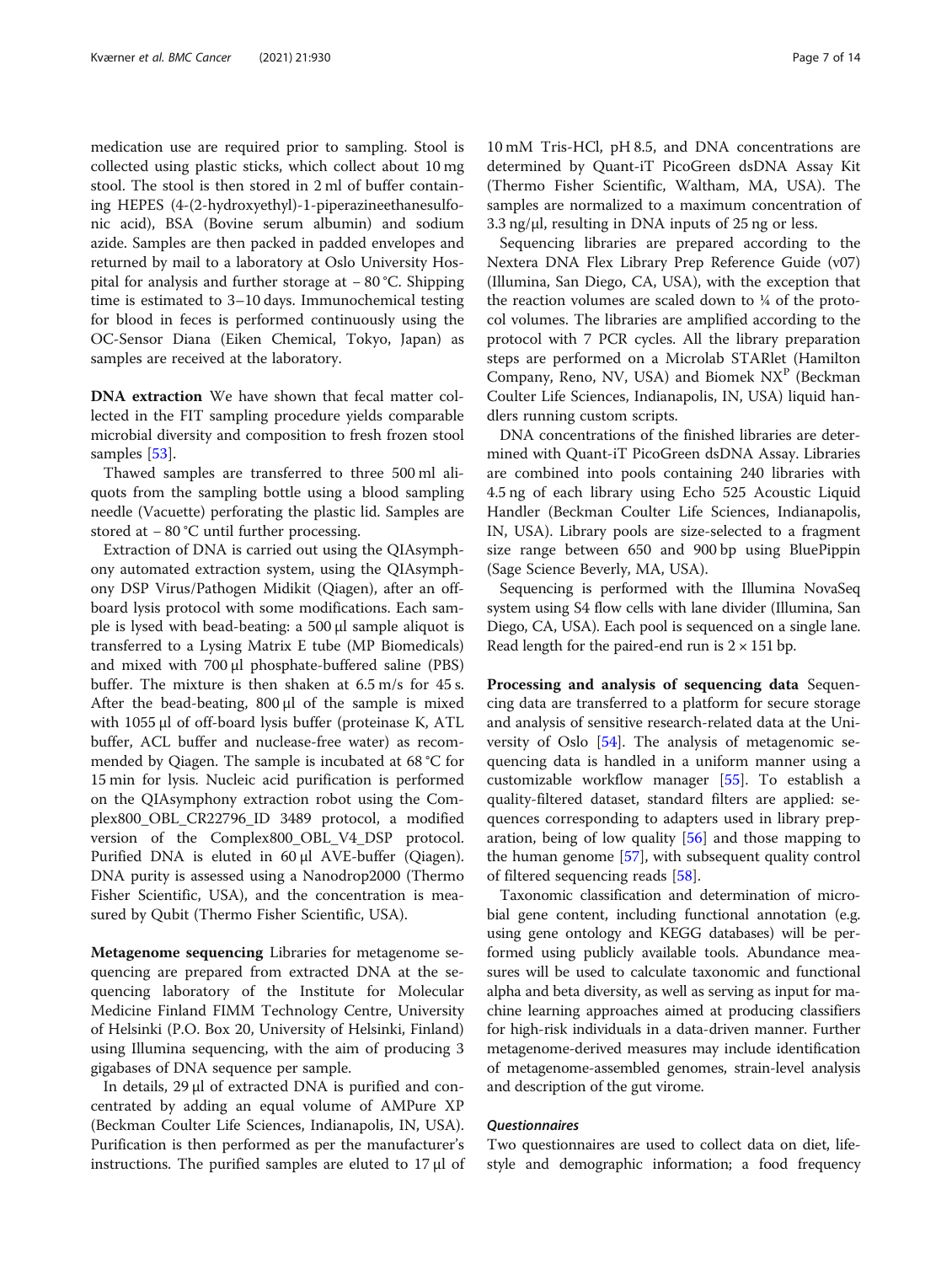questionnaire (FFQ) and a general lifestyle and demographics questionnaire (LDQ). Self-reported dates of questionnaire completion are registered in the project database. Returned questionnaires are reviewed manually before scanning and further processing. In cases of lowquality data, participants are contacted for clarification.

Assessment of dietary intake Dietary intake is assessed using a semiquantitative, 14-page FFQ, designed to assess the habitual diet during the preceding year. The questionnaire is a modified version of an FFQ developed and validated by the Department of Nutrition, University of Oslo [\[59](#page-13-0)–[64\]](#page-13-0). The questionnaire has been validated for both energy intake [\[59](#page-13-0)–[61\]](#page-13-0), intake of macro and micronutrients [[59](#page-13-0), [61](#page-13-0), [64](#page-13-0)], as well as selected food items and groups [[61](#page-13-0)–[64](#page-13-0)]. The questionnaire includes 23 main questions, covering a total of 256 food items, as well as a free-text field for entries of food items not covered by the questionnaire. For each food item (except one on preferred types of fat for cooking), participants are asked to record frequency of consumption, ranging from never/seldom to several times a day, and/or amount, typically as portion size given in various household units (e.g. deciliters, glasses, cups, spoons). In total, there are 249 questions on frequency, 204 on portion size, one on preferences and nine other, mostly related to meal patterns (Additional file [1](#page-11-0), supplementary Table 1).

As with any dietary assessment method, the FFQ is prone to errors due to inaccurate reporting and missing answers. Therefore, to mitigate such errors, a standardized framework for how to review and evaluate FFQ quality has been developed. A detailed overview of the framework is given in Additinoal file [2](#page-11-0), supplementary Fig. 1. In brief, incoming FFQs are reviewed by trained personnel according to a set of predefined criteria. Scanning of questionnaires is performed using the Cardiff TeleForm program (Datascan, Oslo, Norway). The dietary calculation system KBS (short for "Kostberegningssystem"), developed at the Department of Nutrition, University of Oslo, is used to calculate food and nutrient intake. The latest version of the food database (i.e. AE-18 or newer) will be used, which is largely based on the Norwegian Food Composition Table [[65\]](#page-13-0). In line with common practice in nutrition studies, missing answers are imputed as zero intake  $[61, 63, 66, 67]$  $[61, 63, 66, 67]$  $[61, 63, 66, 67]$  $[61, 63, 66, 67]$  $[61, 63, 66, 67]$  $[61, 63, 66, 67]$  $[61, 63, 66, 67]$  $[61, 63, 66, 67]$  and observations with extreme energy intake levels in both the upper and lower range will be excluded [[68\]](#page-13-0).

The main focus of the dietary analyses will be on foods and drinks linked to the risk of CRC and its precursor lesions, including intakes of alcohol, red and processed meat, wholegrains, foods containing dietary fiber, dairy products and calcium supplements [[69\]](#page-13-0). Dietary intake will also be studied holistically by employing various

dietary indices such as the 2018 World Cancer Research Fund/American Institute for Cancer Research (WCRF/ AICR) index for adherence to cancer prevention recommendations [\[70](#page-13-0)].

Assessment of lifestyle and demographic data Lifestyle and demographic data are assessed using a four page questionnaire based on questions used in previous national surveys [[71](#page-13-0), [72](#page-13-0)]. Prior to the study start, the questionnaire was piloted in a targeted population and adjusted based on feedback from pilot study participants. The questionnaire has ten main questions covering demographic factors (national background, education, occupation and marital status), diagnosis of CRC among first-degree relatives, presence of chronic bowel disorders and food intolerances, removal of the appendix, mode of delivery at birth, smoking and snus (i.e. smokeless tobacco) habits, recent use of medications, the past years' physical activity level and use of regular and cultured milk, which is not completely covered in the FFQ (see Table [3](#page-5-0) for a detailed overview). In the questions concerning smoking and snus habits, participants are asked to recall their current habits, including the daily number of cigarettes/snus portions, as well as years since possible cessation and total years of use. Questionnaires are scanned and processed using the Cardiff TeleForm program (InfoShare, Oslo, Norway).

#### Registry data

Data collected in the CRCbiome study will be linked to national registries, including the Norwegian Prescription Database and the Cancer Registry of Norway, using personal identification numbers. Complete data linkages will be undertaken twice during active follow-up: after all participants have completed baseline and diagnostic information from follow-up colonoscopies is available, and then after the one-year follow-up is completed. In addition, linkage to the Cancer Registry of Norway will be performed at least once during the 10 year follow-up period.

#### Norwegian prescription database

The Norwegian Prescription Database [[73\]](#page-13-0) will be used to obtain information on medication history prior to CRC screening, and during the first year of follow-up. The registry contains data on all medications prescribed to Norwegian citizens since 2004. Prescription drugs are categorized according to the Anatomical Therapeutic Chemical (ATC) system, a hierarchical classification system developed by the WHO [[74](#page-13-0), [75\]](#page-13-0). For each drug, the number of packages dispensed, the number of defined daily doses (DDD), the prescription category, and the date of dispensing are registered.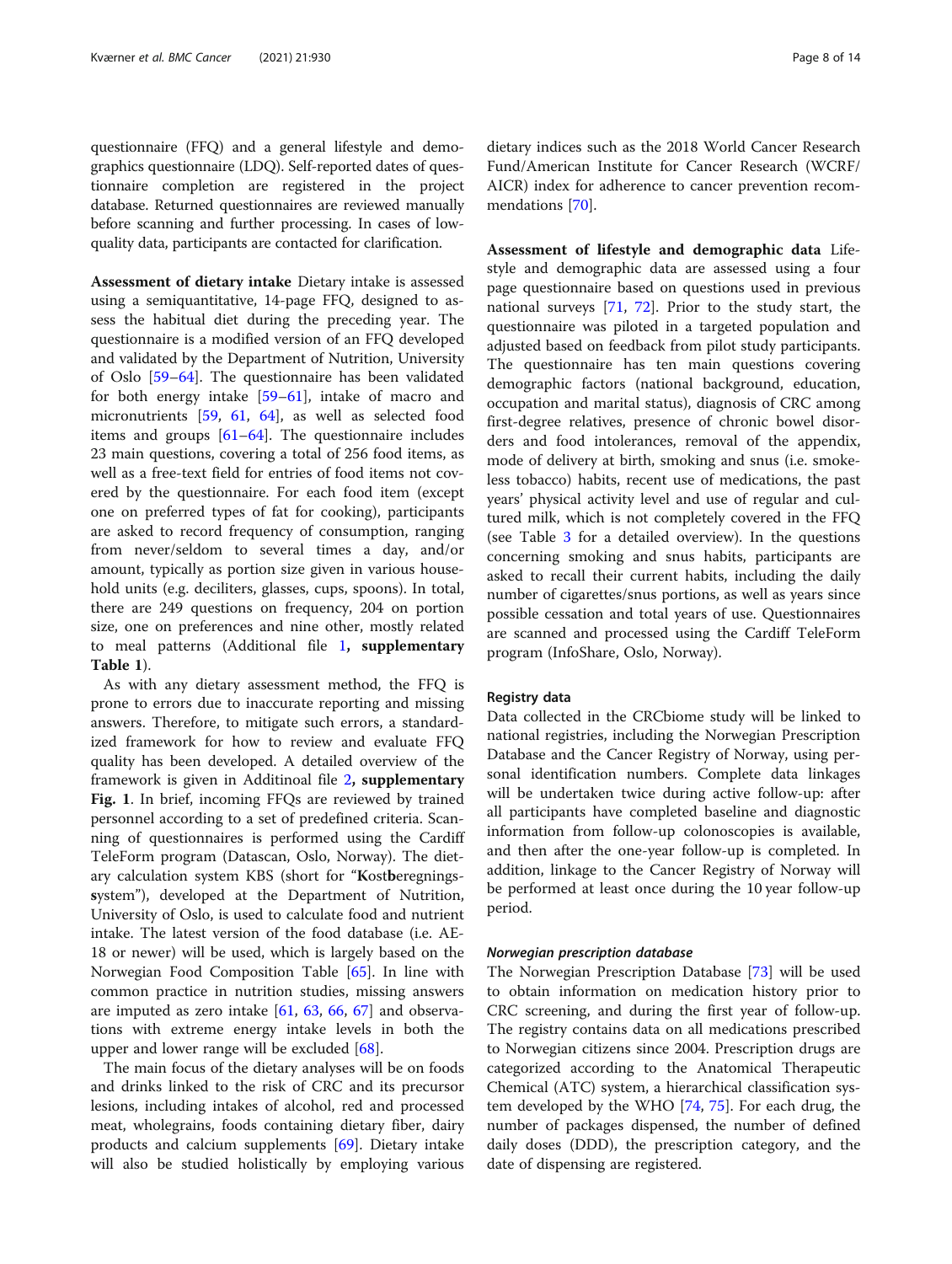Linkage to the Norwegian Prescription Database enables an in-depth analysis of associations between drug use, the gut microbiome and advanced colorectal lesions. Initially, we will perform drug-wide association analyses to screen for potential associations, adjusting for key covariates. Detected associations will then be examined in detail, including a more refined categorization of drug variables, robust covariate adjustments as well as the analysis of timing and dose-response relations. Prescription histories will also be used as a proxy for life-long burden of chronic diseases. To examine the representativeness of the drug profiles discoverd in the CRCbiome study, a randomly selected control group drawn from the National Population Registry, might be included.

#### Cancer registry of Norway

Information on clinicopathological characteristics, cancer therapy, as well as outcomes assessed as part of passive follow-up, will be obtained from the Cancer Registry of Norway [[76\]](#page-13-0). The Cancer Registry of Norway has recorded incident cancer cases on a nationwide basis since 1953 and has been shown to have accurate and almost complete ascertainment of cases (98.8% for the

registration period 2001–2005) [\[77\]](#page-13-0). According to recent estimates, about 93% of all cancer cases and ≥ 95% of cancers in the colon and rectum are morphologically verified [[48\]](#page-12-0). Cancer diagnoses are recorded using the International Classification of Diseases, version 10 (ICD-10). Mortality data in the registry are obtained from the Cause of Death Registry and coded using the same ICD-10 categories as for the incidence data.

# Data processing and management

To facilitate project administration, including recruitment and follow-up of participants, custom software has been developed. This application communicates with two project specific databases (i.e. the BCSN and CRCbiome databases). Only authorized data manager personnel have complete access to the datasets. A simplified version of the data generation process is depicted in Fig. 2.

In line with common practice for linkage with national registries [[78\]](#page-13-0), linked data will receive unique ID numbers specific to the particular project. Linkage of research data will be performed by the data controller. For the metagenome data, which due to its size cannot be

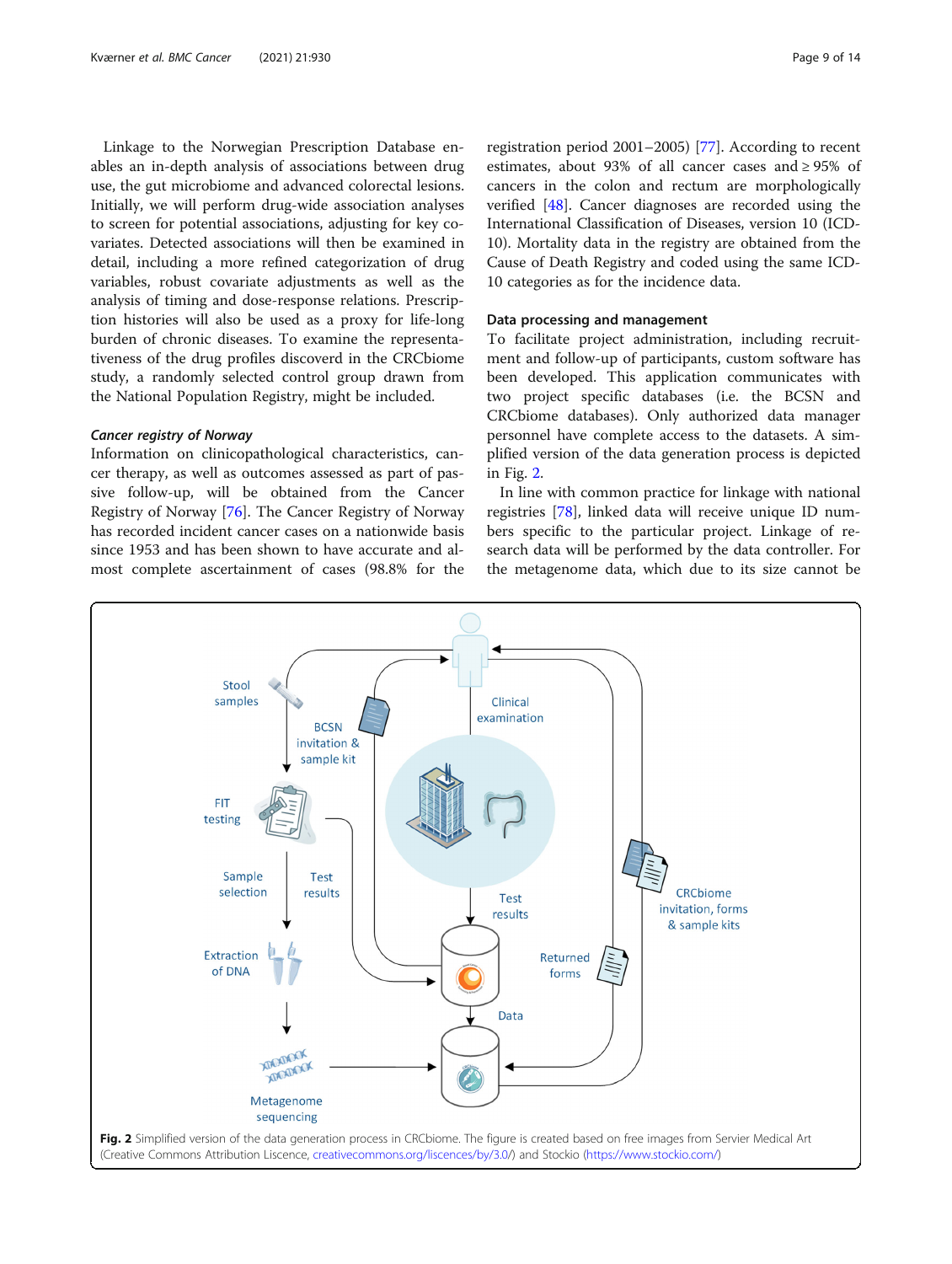transferred using ordinary methods, linkage will be performed in-house by an independent data manager without access to other parts of the data than those strictly necessary for linkage.

All data collected in the CRCbiome study will be stored and analyzed at a platform for secure handling of sensitive research-related data, operated by the University of Oslo [\[54](#page-13-0)]. Access to research data for external investigators, or use outside of the current protocol, will require approval from the Norwegian Regional Committee for Medical and Health Research Ethics and a data access committee (information available on the project web site [\[79](#page-13-0)]). Research data are not openly available because of the principles and conditions set out in articles 6  $[1]$  $[1]$  $[1]$  (e) and 9  $[2]$  $[2]$  $[2]$  (j) of the General Data Protection Regulation (GDPR).

#### Statistical analyses and sample size considerations

The number of participants to include was chosen with the aim of providing adequate power for the development of a highly sensitive classification algorithm via data-driven analyses of gut metagenomes that will accurately identify FIT-positive individuals in need of clinical intervention.

The classifier will be trained using counts of taxonomic units, signature and genes categorized according to gene ontology or pathway membership from metagenomes, FFQ, demographic and lifestyle data as input variables, and advanced colorectal lesions as outcome (i.e. group group 3 and group 4, Table [2\)](#page-4-0). The CRC risk classification will be done using machine learning algorithms suited to metagenome data, such as lasso regression [[80](#page-13-0)], support-vector machines [\[81\]](#page-13-0), random forests [[82\]](#page-13-0), multi-layer perception neural networks [\[83\]](#page-13-0) and scalable tree boosting [\[84](#page-13-0)] algorithms. Evaluation of the classifier will be conducted in a leave-out test set. As outlined below, we believe that with sufficient sample size, development of a classifier with a sensitivity of 0.95 is achievable in the training set, being within the range of published reports [\[30,](#page-12-0) [33\]](#page-12-0).

Interpretation of the classifier will be sought by post hoc analysis, quantifing the importance of individual features (taxa, genes and pathways) in making predictions. Stratified analyses will be done to evaluate the classifier within different subgroups of the population (e.g. by age group, sex and screening center).

With a projected classifier sensitivity of 0.95 and a minimally acceptable sensitivity of 0.8, at 80% power and 95% confidence level, 50 participants with advanced colorectal lesions are required in the test set [\[85\]](#page-13-0). Classifier specificity in the setting of FIT-positive individuals will have a lower requirement, and we therefore set the expected classifier specificity to 0.75 and a minimally acceptable specificity of 0.6, thus requiring 100 participants with normal findings in the test set. Based on initial recruitment, we expect a participation rate of 58%, with 26% of participants having findings of advanced lesions or CRC (Table [2\)](#page-4-0). By inviting 2700 FIT-positive BCSN participants, and splitting the training and test sets 80/ 20, a projected number of 1253 and 313 participants will constitute the training and test sets, respectively, which will include adequate numbers of participants with both advanced colorectal lesions and normal findings in the test set. With this sample size, we will also be able to perform stratified analyses. The machine learning analyses will be complemented by various multivariate regression analyses, stratified by the covariates outlined above.

### **Discussion**

CRC remains a major public health challenge with substantial personal and societal costs [\[22\]](#page-12-0). Screening is an effective measure to reduce disease burden [[22\]](#page-12-0). However, current screening methods suffer from limitations, limiting the number of preventable cases. Innovative use of currently available methods represents a promising avenue for improvements in CRC prevention [[22\]](#page-12-0). The current study is designed to contribute to the development of microbial biomarkers, using metagenome sequencing and comprehensive questionnaire and registry data for improved detection of advanced lesions and CRC in a FIT-positive population. The CRCbiome study is unique in that it uses data from the screening population to develop relevant biomarkers.

The idea of using microbial biomarkers to increase the performance of CRC screening has received increased attention with the adoption of high-throughput characterization of the gut microbiome. Ideally, combining microbial biomarkers with FIT testing could achieve the sensitivity of direct visualization methods and the uptake of non-invasive fecal tests. Several studies have demonstrated improved ability to discriminate individuals with healthy colons from those with advanced neoplasia when adding microbial biomarkers in the prediction model, more so for carcinoma (area under the curve (AUC) of 0.87–0.97 [[30,](#page-12-0) [33,](#page-12-0) [34](#page-12-0)]) than adenoma (AUC of 0.76 [[33\]](#page-12-0)). Despite great promise, these studies have typically been limited by small sample sizes [[30,](#page-12-0) [32](#page-12-0)-[34\]](#page-12-0), cross-sectional designs  $[30-34]$  $[30-34]$  $[30-34]$  $[30-34]$  $[30-34]$ , use of suboptimal or low-resolution methods to study the gutmicrobiome [\[30](#page-12-0)–[33](#page-12-0)] and lack of data on important confounders [[30](#page-12-0)–[34](#page-12-0)]. The CRCbiome study seeks to address several of these shortcomings.

Major strengths of the CRCbiome study include its large sample size and prospective nature, use of state of the art methodology for studying the gut microbiome and access to detailed information on likely confounders of the relationship between the gut-microbiome and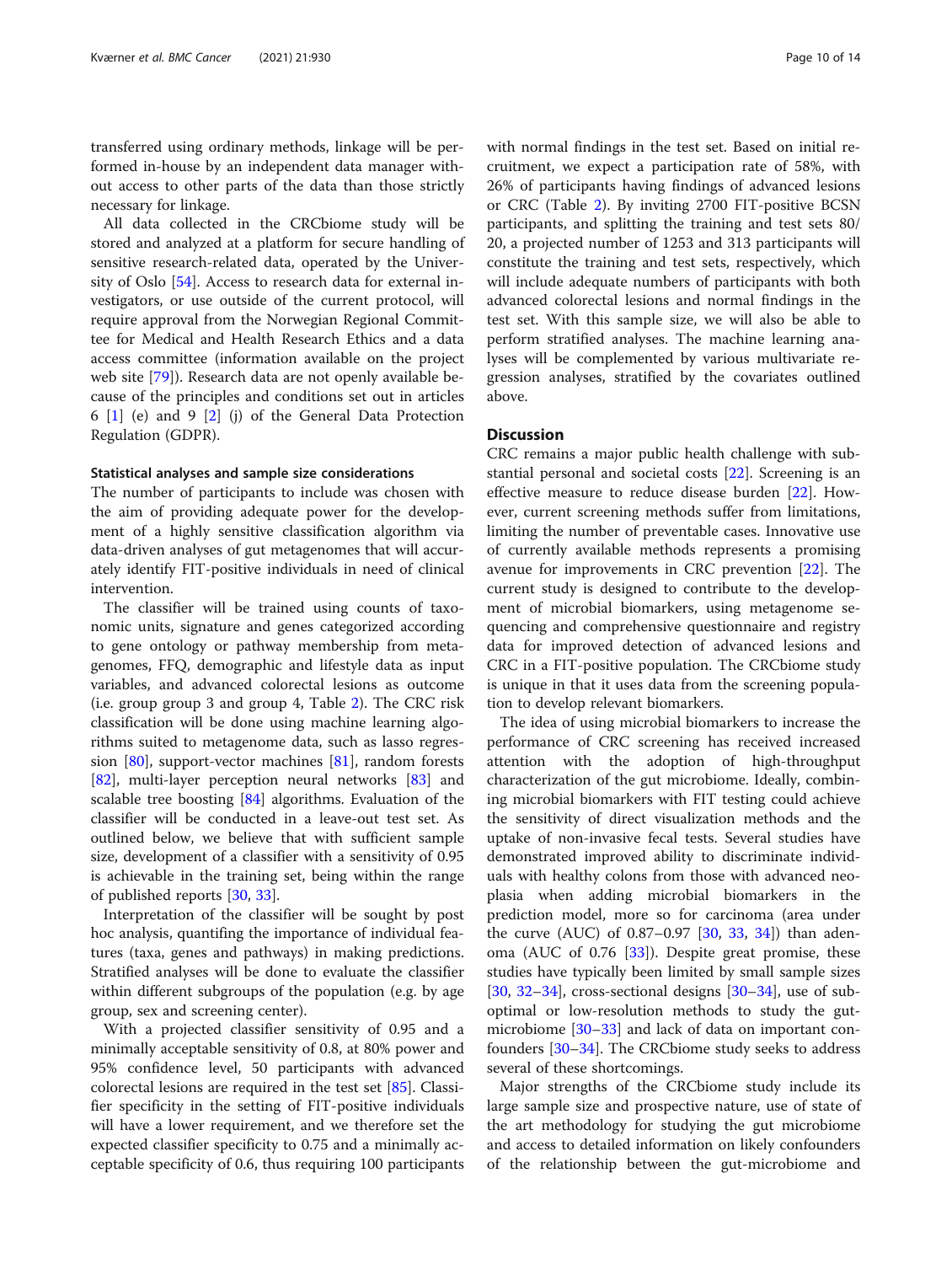advanced colorectal lesions. A further strength of the study is in its organization and logistics structure, being nested within the BCSN. The immediate availability of clinically verified outcome data, via follow-up colonoscopies and cancer registry data, allow for prospective investigations on multiple outcomes relevant to the screening population (e.g. polyp recurrence). Access to comprehensive high-quality data on diet and lifestyle, including complete prescription histories, also enables the investigation of the predictive performance of more broad classifiers, laying the ground for personalized screening strategies, including risk-stratified approaches.

With a study population solely consisting of FIT positive participants, the projected number of individuals with high-risk lesions or CRC is relatively high (about 409 (26%), group 3 and 4, Table [2\)](#page-4-0), thereby increasing the power to achieve accurate classification of advanced colorectal neoplasms. Still, whether findings in this population extends to cases missed by FIT testing is unknown.

Collection of follow-up samples at 2 and 12-months post colonoscopy represents an extension of the crosssectional design of most prior studies, shedding light on the development of the gut microbiome following colonoscopy with or without removal of CRC precursor lesions. While there are examples of shifts in microbial profiles following colonoscopy, the gut microbiome typically reverts to the initial state within weeks [[86\]](#page-13-0). Deviations from re-establishment of the gut microbiome both in the medium and long term have the potential for causal interpretations.

The study also has some limitations. Exclusive selection of FIT positive participants may limit the generalizability of the findings to those with bleeding neoplastic lesions. Consequently, improvements in diagnostic performance may be limited to specificity, and thus the ability to correctly classify healthy individuals. However, since lesions tend to bleed intermittently [[87](#page-13-0)] and the study aims to identify potential causal pathways, we consider it likely that the identified biomarker also may have improved sensitivity in the screening population as a whole.

A further limitation is the lack of information on fecal metrics such as the Bristol stool scale, which has been shown to be an important determinant of microbiota richness and variance [\[88\]](#page-13-0). However, variation in microbiome profile due to stool consistency could likely be explored by use of gastrointestinal symptoms as a surrogate, data on which is available in the BCSN database.

Lastly, lack of follow-up data on diet and lifestyle may complicate the interpretation of microbial changes following colonoscopy. Even though prior studies in comparable study populations show that potential changes in diet and lifestyle following screening are modest [\[89,](#page-13-0) [90\]](#page-13-0), caution in interpretation of follow-up samples is warranted.

The CRCbiome study represents a valuable source of data for further research. An example is access to complete prescription histories from the Norwegian Prescription Database that enables in-depth analyses of associations between a broad range of medications, microbial features and neoplasia risk, both during short and long-term follow-up. The fecal samples collected are also biobanked and can be used for other purposes beside the study aims of the current protocol. For instance, in addition to metagenome sequencing, the fecal samples can potentially be used for other omics analyses, such as transcriptome and metabolome analysis. All tissue specimens removed during colonoscopy are also available to the project, enabling in-depth molecular profiling.

The integration of a microbiome-based biomarker into national CRC screening programs is a long-term process, requiring many steps before enabling full implemtation. Ideally, the discovery phase will lead to the identification of a few selected features that will predict the occcurence of advanced colorectal lesions with high accuracy. These could then be combined by means of a biomarker panel for the development of a rapid test, which, following rigorous validation and testing, has the potential of being integrated into screening programs. The cost-effectivness of adding a microbial biomarker to the FIT test should be carefully evaluated before implementation.

#### Conclusion

The CRCbiome study investigates the role of the gut microbiome, and its interactions with host factors, diet and lifestyle, in early stage colorectal carcinogenesis. Information obtained from this project will guide the development of a microbial biomarker for accurate detection of advanced colorectal lesions. By performing biomarker discovery within a screening population, the generalizability of the findings to future screening cohorts is likely to be high.

#### Abbreviations

AICR: American Institute for Cancer Research; ATC: Anatomical Therapeutic Chemical; AUC: area under the curve; BCA: bovine serum albumin; BCSN: Bowel Cancer Screening in Norway; Bp: base pair; CRC: colorectal cancer; CRN: Cancer Registry of Norway; CT: computed tomography; DDD: defined daily doses; DNA: deoxyribonucleic acid; DPIA: Data Processing Impact Assessment; FFQ: food frequency questionnaire; FIMM: Institute for Molecular Medicine Finland; FIT: fecal immunochemical test; FU: follow-up; gFOBT: guaiac-based fecal occult blood test; ICD: International Classification of Diseases; KBS: Kostberegningssystem ("Dietary calculation system"); KEGG: Kyoto Encyclopedia of Genes and Genomes; LDQ: lifestyle and demographic questionnaire; NCT: National Clinical Trial; NorPD: Norwegian Prescription Database; NSAIDs: non-steroid anti-inflammatory drugs; PCR: polymerase chain reaction; PBS: phosphate-buffered saline; SCFA: short chain fatty acid; STROBE: Strengthening the Reporting of Observational Studies in Epidemiology; WCRF: World Cancer Research Fund; WHO: World Health Organization

#### Supplementary Information

The online version contains supplementary material available at [https://doi.](https://doi.org/10.1186/s12885-021-08640-8) [org/10.1186/s12885-021-08640-8.](https://doi.org/10.1186/s12885-021-08640-8)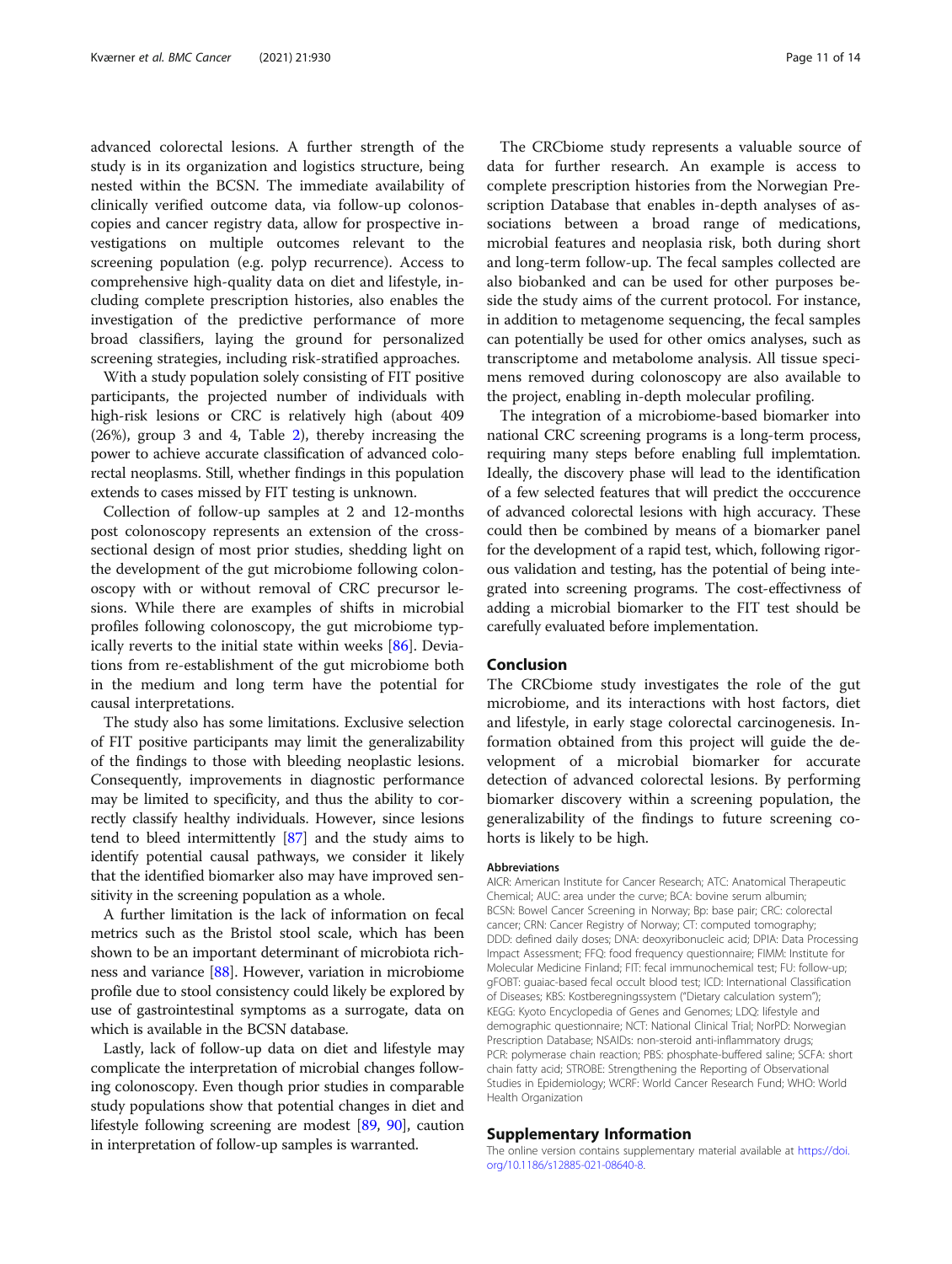<span id="page-11-0"></span>Additional file 1. Contains two supplementary tables.

Additional file 2. Contains a supplementary figure with figure title and legend

Additional file 3. Contains the STROBE checklist for observational studies.

#### Acknowledgements

We would like to aknowledge the devoted secretaries, nurses and doctors at Bærum and Moss hospital, and the biomedical laboratory scientists at Oslo University Hospital for their contributions to this study. We would also like to thank the personnel involved in sequencing all CRCbiome samples at the Sequencing laboratory of Institute for Molecular Medicine Finland FIMM Technology Centre, University of Helsinki. Lastly, we would like to thank each study participoant, as well as all collaborative partners, technicians and students that have, and will, contribute to this study.

#### Authors' contributions

ASK and EB1 had the main responsibility for writing the manuscript. ASK, EB1, CBJ, EV, JIN, HK, VB, PE, EB2, EN, TR, EH, RL1, OHA, WMdV, SB, AH, RL2, MS, HSB, GU, KRR, TdL, GH, ØH, PB and TBR contributed to the study design and protocol. ASK, EB1, CBJ, EV, JIN, HK, VB, PE, EB2, EN, TR, EH, RL1, OHA, WMdV, SB, AH, RL2, MS, HSB, GU, KRR, TdL, GH, ØH, PB and TBR contributed to the writing and approval of the final manuscript. PB and TBR are the principal investigators.

#### Funding

This project would not have been possible without funding from the Norwegian Cancer Society, the Research Council of Norway and the South Eastern Norway Regional Health Authority. The funding bodies played no role in the design of the study and collection, analysis, and interpretation of data and in writing the manuscript.

#### Availability of data and materials

Due to the principles and conditions set out in articles 6 [1] (e) and 9 [2] (j) of the General Data Protection Regulation (GDPR), research data generated in the CRCbiome study are not openly available. Further information on access to CRCbiome data can be found on the project web site [[79\]](#page-13-0)).

#### **Declarations**

#### Ethics approval and consent to participate

The CRCbiome study is approved by the Norwegian Regional Committees for Medical and Health Research Ethics (Approval no.: 63148). Returning at least one of the two questionnaires sent out to potential study participants at baseline is regarded as a consent to the study, and includes permission to collect, analyze and store fecal samples, and to retrieve information from questionnaires and health registries. All biological materials are stored in a biobank at Oslo University Hospital.

#### Consent for publication

Not applicable.

#### Competing interests

There are no competing interests.

#### Author details

<sup>1</sup>Section for Colorectal Cancer Screening, Cancer Registry of Norway, Oslo, Norway. <sup>2</sup> Department of Research, Cancer Registry of Norway, Oslo, Norway.<br><sup>3</sup> Department of Tumor Riology, Institute for Cancer Pesearch, The Norwagia <sup>3</sup>Department of Tumor Biology, Institute for Cancer Research, The Norwegian Radium Hospital, Oslo University Hospital, Oslo, Norway. <sup>4</sup>Department of Medical Biochemistry, Oslo University Hospital, Oslo, Norway. <sup>5</sup>Institute for Molecular Medicine Finland, HiLIFE, University of Helsinki, Helsinki, Finland. 6 Department of Multidisciplinary Laboratory Science and Medical Biochemistry, Genetic Unit, Akershus University Hospital, Lørenskog, Norway. <sup>7</sup>Department of Informatics, Centre for Bioinformatics, University of Oslo, Oslo, Norway. <sup>8</sup>Department of Microbiology, Oslo University Hospital, Oslo, Norway. <sup>9</sup>Department of Medical Genetics, Oslo University Hospital and University of Oslo, Oslo, Norway. 10Centre for Fertility and Health, Norwegian Institute of Public Health, Oslo, Norway.<sup>11</sup> Department of Microbiology and

Infection Control, Akershus University Hospital, Lørenskog, Norway. <sup>12</sup>Department of Natural Sciences and Health, Oslo Metropolitan University, Oslo, Norway. 13Laboratory of Microbiology, Wageningen University, Wageningen, The Netherlands. <sup>14</sup>Human Microbiome Research Program, Faculty of Medicine, University of Helsinki, Helsinki, Finland. <sup>15</sup>Department of Genetics and Lineberger Comprehensive Cancer Center, University of North Carolina, Chapel Hill, NC, USA. <sup>16</sup>Department of Nutrition, University of Oslo, Oslo, Norway. 17Department of Biology and Biological Engineering, Division of Food and Nutrition Science, Chalmers University of Technology, Gothenburg, Sweden. <sup>18</sup>Department of Epidemiology, Harvard T.H. Chan School of Public Health, Boston, MA, USA. <sup>19</sup>Department of Nutrition. Harvard T.H. Chan School of Public Health, Boston, MA, USA. <sup>20</sup>Clinical and Translational Epidemiology Unit and Division of Gastroenterology, Massachusetts General Hospital and Harvard Medical School, Boston, MA, USA. <sup>21</sup> Department of Drug Statistics, Norwegian Institute of Public Health, Oslo, Norway. <sup>22</sup>School of Pharmacy, University of Oslo, Oslo, Norway.<br><sup>23</sup>Cancer Registry of Norway, Oslo, Norway. <sup>24</sup>Medical Department, Sahlgrenska University Hospital-Mölndal, Mölndal, Sweden. 25Department of Molecular and Clinical Medicine, Sahlgrenska Academy, University of<br>Gothenburg, Gothenburg, Sweden. <sup>26</sup>Department of Medical Research, Bærum Hospital, Bærum, Norway. 27Department of Research, Telemark Hospital, Skien, Norway. 28Department of Medicine, Sorlandet Hospital Kristiansand, Kristiansand, Norway. <sup>29</sup>Institute for Health and Society, University of Oslo, Oslo, Norway.

#### Received: 16 December 2020 Accepted: 27 July 2021 Published online: 18 August 2021

#### References

- 1. Bray F, Ferlay J, Soerjomataram I, Siegel RL, Torre LA, Jemal A. Global cancer statistics 2018: GLOBOCAN estimates of incidence and mortality worldwide for 36 cancers in 185 countries. CA Cancer J Clin. 2018;68(6):394–424.
- 2. Ouakrim DA, Pizot C, Boniol M, Malvezzi M, Boniol M, Negri E, et al. Trends in colorectal cancer mortality in Europe: retrospective analysis of the WHO mortality database. BMJ. 2015;351:1–10.
- 3. Safiri S, Sepanlou SG, Ikuta KS, Bisignano C, Salimzadeh H, Delavari A, et al. The global, regional, and national burden of colorectal cancer and its attributable risk factors in 195 countries and territories, 1990–2017: a systematic analysis for the global burden of disease study 2017. Lancet Gastroenterol Hepatol. 2019;4(12):913–33. [https://doi.org/10.1016/S2468-12](https://doi.org/10.1016/S2468-1253(19)30345-0) [53\(19\)30345-0.](https://doi.org/10.1016/S2468-1253(19)30345-0)
- 4. Danckert B, Ferlay J, Engholm G , Hansen HL, Johannesen TB, Khan S, et al. NORDCAN: Cancer Incidence, Mortality, Prevalence and Survival in the Nordic Countries. Version 8.2. 2019.
- 5. Howlader N, Noone AM, Krapcho M, Miller D, Brest A, Yu M, et al (eds). SEER Cancer Statistics Review, 1975–2017, National Cancer Institute., Bethesda, MD, [https://seer.cancer.gov/csr/1975\\_2017/](https://seer.cancer.gov/csr/1975_2017/), based on November 2019 SEER data submission, posted to the SEER web site, April 2020. 2020.
- Sung H, Siegel RL, Rosenberg PS, Jemal A. Emerging cancer trends among young adults in the USA: analysis of a population-based cancer registry. Lancet Public Heal. 2019;4:e137–47.
- 7. Araghi M, Soerjomataram I, Bardot A, Ferlay J, Cabasag CJ, Morrison DS, et al. Changes in colorectal cancer incidence in seven high-income countries: a population-based study. Lancet Gastroenterol Hepatol. 2019; 4(7):511–8. [https://doi.org/10.1016/S2468-1253\(19\)30147-5.](https://doi.org/10.1016/S2468-1253(19)30147-5)
- Leggett B, Whitehall V. Role of the serrated pathway in colorectal Cancer pathogenesis. Gastroenterology. 2010;138(6):2088–100. [https://doi.org/10.1](https://doi.org/10.1053/j.gastro.2009.12.066) [053/j.gastro.2009.12.066.](https://doi.org/10.1053/j.gastro.2009.12.066) .
- 9. Dekker E, Tanis PJ, Vleugels JLA, Kasi PM, Wallace MB. Colorectal cancer. Lancet (London, England). 2019;394:1467–80 [http://www.ncbi.nlm.nih.gov/](http://www.ncbi.nlm.nih.gov/pubmed/31631858) [pubmed/31631858.](http://www.ncbi.nlm.nih.gov/pubmed/31631858) .
- 10. Bibbins-Domingo K, Grossman DC, Curry SJ, Davidson KW, Epling JW, García FAR, et al. Screening for colorectal cancer: US preventive services task force recommendation statement. JAMA - J Am Med Assoc. 2016;315:2564–75.
- 11. Segnan N, Patnick J. von Karsa L EC. European guidelines for quality Assurance in Colorectal Cancer Screening and Diagnosis - first edition. Luxembourg: Office for Official Publications of the European Communities; 2010.
- 12. Ebell MH, Thai TN, Royalty KJ. Cancer screening recommendations: an international comparison of high income countries. Public Health Rev. 2018; 39:1–19.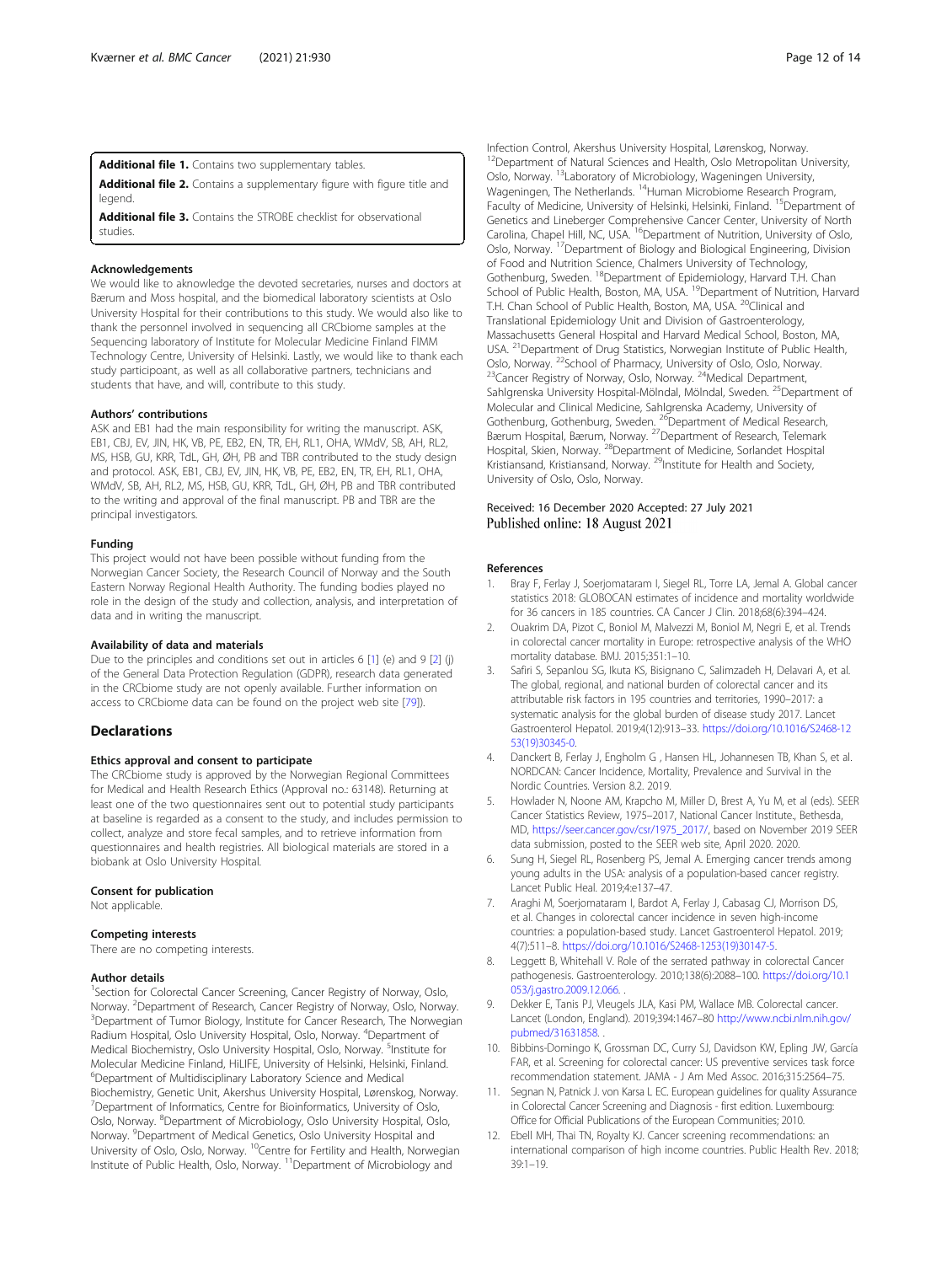- <span id="page-12-0"></span>13. Sung JJY, Ng SC, Chan FKL, Chiu HM, Kim HS, Matsuda T, et al. An updated Asia Pacific consensus recommendations on colorectal cancer screening. Gut. 2015;64(1):121–32. <https://doi.org/10.1136/gutjnl-2013-306503>.
- 14. Atkin W, Wooldrage K, Parkin DM, Kralj-Hans I, MacRae E, Shah U, et al. Long term effects of once-only flexible sigmoidoscopy screening after 17 years of follow-up: the UK Flexible Sigmoidoscopy Screening randomised controlled trial. Lancet. 2017;389:1299–1311. [https://doi.org/10.1016/S0140-673](https://doi.org/10.1016/S0140-6736) [6](https://doi.org/10.1016/S0140-6736)(17)30396-3 Accessed 8 June 2021.
- 15. Schoen R, Pinsky P, Weissfeld J, Yokochi L, Church T, Laiyemo A, et al. Colorectal-Cancer incidence and mortality with screening flexible sigmoidoscopy. N Engl J Med. 2012;366(25):2345–57. [https://doi.org/10.1](https://doi.org/10.1056/NEJMoa1114635) [056/NEJMoa1114635.](https://doi.org/10.1056/NEJMoa1114635)
- 16. Segnan N, Armaroli P, Bonelli L, Risio M, Sciallero S, Zappa M, et al. Onceonly sigmoidoscopy in colorectal cancer screening: follow-up findings of the italian randomized controlled trial - SCORE. J Natl Cancer Inst. 2011; 103(17):1310–22. <https://doi.org/10.1093/jnci/djr284>.
- 17. Holme Ø, Løberg M, Kalager M, Bretthauer M, Hernán MA, Aas E, et al. Effect of flexible sigmoidoscopy screening on colorectal cancer incidence and mortality: a randomized clinical trial. JAMA - J Am Med Assoc. 2014;312(6): 606–15. <https://doi.org/10.1001/jama.2014.8266>.
- 18. Mandel J, Bond J, Church T, Snover D, Bradley M, Schuman L, et al. Reducing mortality from colorectal cancer by screening for fecal occult blood. Minnesota Colon Cancer Control Study. N Engl J Med. 1993;
- 19. Kronborg O, Fenger C, Olsen J, Jørgensen OD, Søndergaard O. Randomised study of screening for colorectal cancer with faecal-occult-blood test. Lancet. 1996;348(9040):1467–71. <https://doi.org/10.1016/S0140-6736>(96)03430-7. .
- 20. Lindholm E, Brevinge H, Haglind E. Survival benefit in a randomized clinical trial of faecal occult blood screening for colorectal cancer. Br J Surg England. 2008;95(8):1029–36. [https://doi.org/10.1002/bjs.6136.](https://doi.org/10.1002/bjs.6136)
- 21. Hardcastle JD, Chamberlain JO, Robinson MHE, Moss SM, Amar SS, Balfour TW, et al. Randomised controlled trial of faecal-occult-blood screening for colorectal cancer. Lancet. 1996;348(9040):1472–7. [https://doi.org/10.1016/](https://doi.org/10.1016/S0140-6736) [S0140-6736](https://doi.org/10.1016/S0140-6736)(96)03386-7.
- 22. Ladabaum U, Dominitz JA, Kahi C, Schoen RE. Strategies for Colorectal Cancer Screening. Gastroenterology [Internet]. Elsevier, Inc; 2020;158:418. <https://doi.org/10.1053/j.gastro.2019.06.043>. .
- 23. Schreuders EH, Ruco A, Rabeneck L, Schoen RE, Sung JJY, Young GP, et al. Colorectal cancer screening: a global overview of existing programmes. Gut. 2015;64(10):1637–49. <https://doi.org/10.1136/gutjnl-2014-309086>.
- 24. Haug U, Kuntz KM, Knudsen AB, Hundt S, Brenner H. Sensitivity of immunochemical faecal occult blood testing for detecting left-vs rightsided colorectal neoplasia. Br J Cancer. 2011;104(11):1779–85. [https://doi.](https://doi.org/10.1038/bjc.2011.160) [org/10.1038/bjc.2011.160.](https://doi.org/10.1038/bjc.2011.160) .
- 25. Holme Ø, Løberg M, Kalager M, Bretthauer M, Hernán MA, Aas E, et al. Long-term effectiveness of sigmoidoscopy screening on colorectal cancer incidence and mortality in women and men: a randomized trial. Ann Intern Med. 2018;168(11):775–82. [https://doi.org/10.7326/M17-1441.](https://doi.org/10.7326/M17-1441)
- 26. Brenner H, Qian J, Werner S. Variation of diagnostic performance of fecal immunochemical testing for hemoglobin by sex and age: results from a large screening cohort. Clin Epidemiol. 2018;10:381–9. [https://doi.org/10.214](https://doi.org/10.2147/CLEP.S155548) [7/CLEP.S155548.](https://doi.org/10.2147/CLEP.S155548)
- 27. Tilg H, Adolph TE, Gerner RR, Moschen AR. The Intestinal Microbiota in Colorectal Cancer. Cancer Cell. Elsevier Inc.; 2018;33:954–964.
- Kostic AD, Gevers D, Pedamallu CS, Michaud M, Duke F, Earl AM, et al. Genomic analysis identifies association of Fusobacterium with colorectal carcinoma. Genome Res. 2012;22(2):292–8. [https://doi.org/10.1101/gr.12](https://doi.org/10.1101/gr.126573.111) [6573.111.](https://doi.org/10.1101/gr.126573.111)
- 29. Castellarin M, Warren R, Freeman J, Dreolini L, Krzywinski M, Strauss J, et al. Fusobacterium nucleatum infection is prevalent in human colorectal carcinoma. Genome Res. 2012;22(2):299–306. http://www.embase.com/ search/results?subaction=viewrecord&from=export&id=L364186952%5C nhttp://genome.cshlp.org/content/22/2/299.full.pdf+html%5Cnhttp://dx.doi. org/10.1101/gr.126516.111%5Cnhttp://sfx.library.uu.nl/utrecht?sid= EMBASE&issn=10889051&id=doi:10.
- 30. Zackular JP, Rogers MAM, Ruffin MT, Schloss PD. The human gut microbiome as a screening tool for colorectal cancer. Cancer Prev Res. 2014; 7(11):1112–21. [https://doi.org/10.1158/1940-6207.CAPR-14-0129.](https://doi.org/10.1158/1940-6207.CAPR-14-0129)
- 31. Guo S, Li L, Xu B, Li M, Zeng Q, Xiao H, et al. A simple and novel fecal biomarker for colorectal cancer: ratio of Fusobacterium nucleatum to probiotics populations, based on their antagonistic effect. Clin Chem. 2018; 64(9):1327–37. [https://doi.org/10.1373/clinchem.2018.289728.](https://doi.org/10.1373/clinchem.2018.289728)
- 32. Liang Q, Chiu J, Chen Y, Huang Y, Higashimori A, Fang J, et al. Fecal bacteria act as novel biomarkers for noninvasive diagnosis of colorectal cancer. Clin Cancer Res. 2017;23(8):2061–70. [https://doi.org/10.1158/1078-](https://doi.org/10.1158/1078-0432.CCR-16-1599) [0432.CCR-16-1599.](https://doi.org/10.1158/1078-0432.CCR-16-1599)
- 33. Baxter NT, Ruffin MT, Rogers MAM, Schloss PD. Microbiota-based model improves the sensitivity of fecal immunochemical test for detecting colonic lesions. Genome Med. 2016;8(1):1–10. [https://doi.org/10.1186/s13](https://doi.org/10.1186/s13073-016-0290-3) [073-016-0290-3.](https://doi.org/10.1186/s13073-016-0290-3) .
- 34. Zeller G, Tap J, Voigt AY, Sunagawa S, Kultima JR, Costea PI, et al. Potential of fecal microbiota for early-stage detection of colorectal cancer. Mol Syst Biol. 2014;10(11):766. [https://doi.org/10.15252/msb.20145645.](https://doi.org/10.15252/msb.20145645)
- 35. Ahn J, Sinha R, Pei Z, Dominianni C, Wu J, Shi J, et al. Human gut microbiome and risk for colorectal cancer. J Natl Cancer Inst. 2013;105(24): 1907–11. <https://doi.org/10.1093/jnci/djt300>.
- 36. Vogtmann E, Hua X, Zeller G, Sunagawa S, Voigt AY, Hercog R, et al. Colorectal cancer and the human gut microbiome: reproducibility with whole-genome shotgun sequencing. PLoS One. 2016;11:1–13.
- 37. Feng Q, Liang S, Jia H, Stadlmayr A, Tang L, Lan Z, et al. Gut microbiome development along the colorectal adenoma-carcinoma sequence. Nat Commun. 2015;6(1). <https://doi.org/10.1038/ncomms7528>.
- 38. Yu J, Feng Q, Wong SH, Zhang D, Yi Liang Q, Qin Y, et al. Metagenomic analysis of faecal microbiome as a tool towards targeted non-invasive biomarkers for colorectal cancer. Gut. 2017;66(1):70–8. [https://doi.org/10.113](https://doi.org/10.1136/gutjnl-2015-309800) [6/gutjnl-2015-309800](https://doi.org/10.1136/gutjnl-2015-309800).
- 39. Hale VL, Chen J, Johnson S, Harrington SC, Yab TC, Smyrk TC, et al. Shifts in the fecal microbiota associated with adenomatous polyps. Cancer Epidemiol Biomark Prev. 2017;26(1):85–94. <https://doi.org/10.1158/1055-9965.EPI-16-0337>.
- 40. Rothschild D, Weissbrod O, Barkan E, Kurilshikov A, Korem T, Zeevi D, et al. Environment dominates over host genetics in shaping human gut microbiota. Nature Publishing Group; 2018;
- 41. Song M, Chan AT, Sun J. Influence of the gut microbiome, diet, and environment on risk of colorectal Cancer. Gastroenterology. 2020;158(2): 322–40. [https://doi.org/10.1053/j.gastro.2019.06.048.](https://doi.org/10.1053/j.gastro.2019.06.048) .
- 42. Song M, Chan AT. Environmental Factors, Gut Microbiota, and Colorectal Cancer Prevention. Clinical Gastroenterology and Hepatology. Am Gastroenterological Association; 2019. 275–289 p. [https://doi.org/10.1016/j.](https://doi.org/10.1016/j.cgh.2018.07.012) [cgh.2018.07.012.](https://doi.org/10.1016/j.cgh.2018.07.012)
- 43. Scott AJ, Alexander JL, Merrifield CA, Cunningham D, Jobin C, Brown R, et al. International Cancer microbiome consortium consensus statement on the role of the human microbiome in carcinogenesis. Gut. 2019;68(9):1624– 32. [https://doi.org/10.1136/gutjnl-2019-318556.](https://doi.org/10.1136/gutjnl-2019-318556)
- 44. Thomas AM, Manghi P, Asnicar F, Pasolli E, Armanini F, Zolfo M, et al. Metagenomic analysis of colorectal cancer datasets identifies cross-cohort microbial diagnostic signatures and a link with choline degradation. Nat Med. 2019;25(4):667–78. <https://doi.org/10.1038/s41591-019-0405-7>. .
- 45. Wirbel J, Pyl PT, Kartal E, Zych K, Kashani A, Milanese A, et al. Meta-analysis of fecal metagenomes reveals global microbial signatures that are specific for colorectal cancer. Nat Med. 2019;25(4):679–89. [https://doi.org/10.1038/](https://doi.org/10.1038/s41591-019-0406-6) [s41591-019-0406-6.](https://doi.org/10.1038/s41591-019-0406-6)
- 46. Randel KR, Schult AL, Botteri E, Hoff G, Bretthauer M, Ursin G, et al. Colorectal cancer screening with repeated fecal immunochemical test versus sigmoidoscopy: baseline results from a randomized trial. United States: Gastroenterology; 2020.
- 47. Norwegian Institute of Public Health (NIPH). Norwegian Prescription Database (NorPD). <https://www.fhi.no/en/hn/health-registries/norpd/>. Accessed 5 November 2020.
- 48. Cancer Registry of Norway. Cancer in Norway 2019 Cancer incidence, mortality, survival and prevalence in Norway. Oslo; 2020.
- 49. Vandenbroucke JP, Von Elm E, Altman DG, Gøtzsche PC, Mulrow CD, Pocock SJ, et al. Strengthening the reporting of observational studies in epidemiology (STROBE): explanation and elaboration. PLoS Med. 2007;4:1628–54.
- 50. Vandenbroucke JP, von Elm E, Altman DG, Gøtzsche PC, Mulrow CD, Pocock SJ, et al. Strengthening the reporting of observational studies in epidemiology (STROBE): explanation and elaboration. Int J Surg. 2014;12(12): 1500–24. [https://doi.org/10.1016/j.ijsu.2014.07.014.](https://doi.org/10.1016/j.ijsu.2014.07.014)
- 51. Bharucha T, Oeser C, Balloux F, Brown JR, Carbo EC, Charlett A, et al. STROBE-metagenomics: a STROBE extension statement to guide the reporting of metagenomics studies. Lancet Infect Dis. 2020;3099(10):1–10. [https://doi.org/10.1016/S1473-3099\(20\)30199-7.](https://doi.org/10.1016/S1473-3099(20)30199-7)
- 52. Hassan C, Quintero E, Dumonceau JM, Regula J, Brandão C, Chaussade S, et al. Post-polypectomy colonoscopy surveillance: European Society of